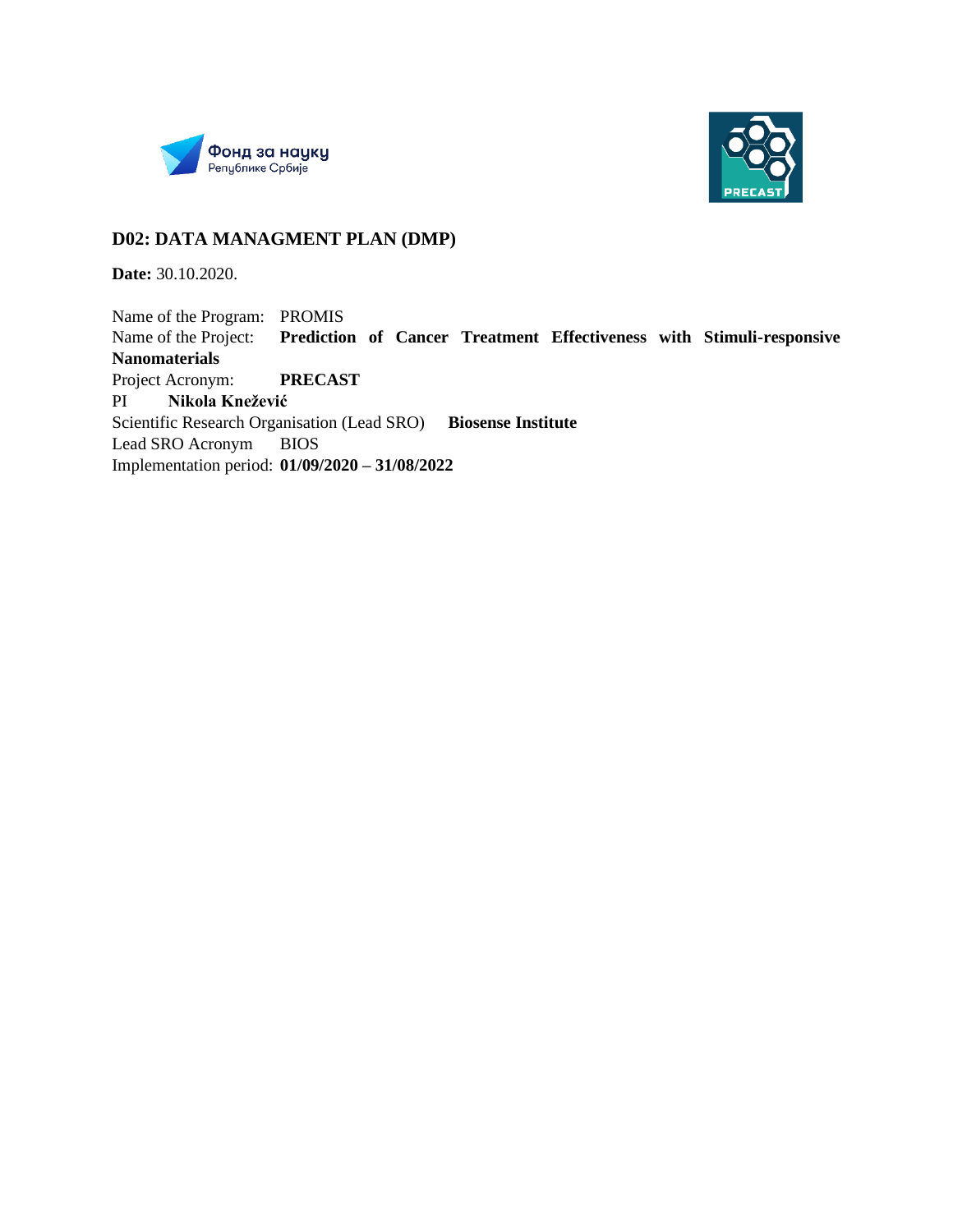| 1.           |                                                                                   |  |
|--------------|-----------------------------------------------------------------------------------|--|
|              | 1.1.                                                                              |  |
|              | 1.2.                                                                              |  |
| 2.           |                                                                                   |  |
|              | 2.1.                                                                              |  |
|              |                                                                                   |  |
|              | 2.2.                                                                              |  |
|              | 2.3.                                                                              |  |
| 3.           |                                                                                   |  |
|              | 3.1.                                                                              |  |
|              |                                                                                   |  |
|              |                                                                                   |  |
|              | 3.2.                                                                              |  |
|              |                                                                                   |  |
|              |                                                                                   |  |
|              | 3.3.                                                                              |  |
|              |                                                                                   |  |
|              |                                                                                   |  |
|              |                                                                                   |  |
|              |                                                                                   |  |
|              |                                                                                   |  |
|              |                                                                                   |  |
|              |                                                                                   |  |
|              |                                                                                   |  |
| $\mathbf{4}$ |                                                                                   |  |
|              | 4.1.                                                                              |  |
|              |                                                                                   |  |
|              |                                                                                   |  |
| 5.           |                                                                                   |  |
|              | 5.1.                                                                              |  |
|              | 5.2.                                                                              |  |
|              | 5.3.                                                                              |  |
|              |                                                                                   |  |
|              |                                                                                   |  |
| 6.           |                                                                                   |  |
|              |                                                                                   |  |
| 7.           |                                                                                   |  |
| 8.           |                                                                                   |  |
|              | 8.1.                                                                              |  |
|              | FAIR Data (Findability, Accessibility, Interoperability, Reusability)  18<br>8.2. |  |
|              |                                                                                   |  |
|              |                                                                                   |  |
|              |                                                                                   |  |
|              |                                                                                   |  |
|              |                                                                                   |  |
|              |                                                                                   |  |
|              |                                                                                   |  |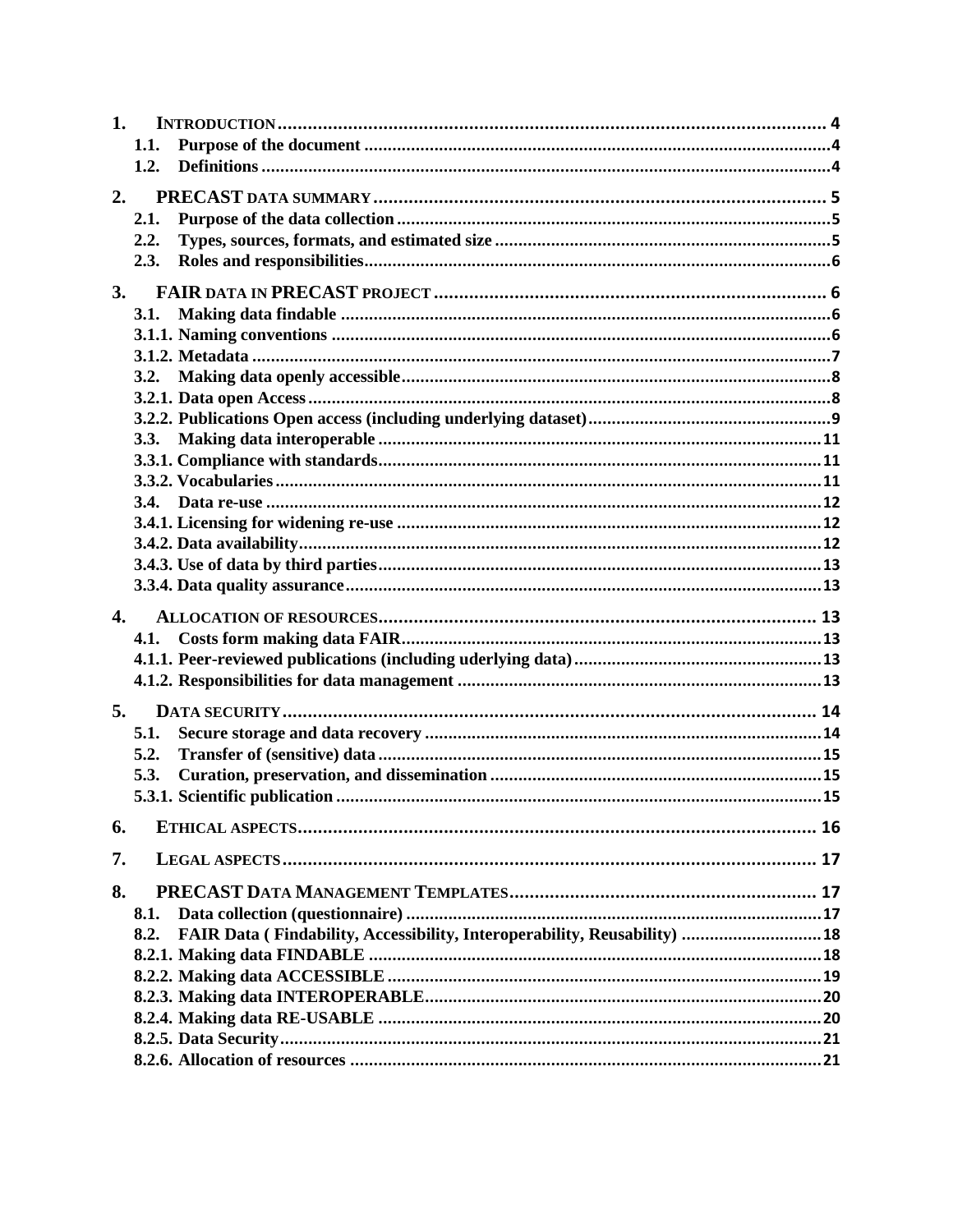## **List of figures**

**[Figure 1:](file:///C:/Users/nikol/Downloads/NANOFACTS%20DMP%20Deliverable%20%201.5%20(1).docx%23_heading=h.gjdgxs)** [Architecture of the BioSense Institute Data Storage System](file:///C:/Users/nikol/Downloads/NANOFACTS%20DMP%20Deliverable%20%201.5%20(1).docx%23_heading=h.gjdgxs)

## **List of tables**

Table 1: *[Types of collected/generated datasets, their formats and estimated size.](file:///C:/Users/nikol/Downloads/NANOFACTS%20DMP%20Deliverable%20%201.5%20(1).docx%23_heading=h.30j0zll)*

Table 2: *Publisher's self-archiving policy of accepted versions of manuscript in the most important high impact scientific journals and magazines*

*Table 3: Table 3: High impact scientific journals and magazines of interest for PRECAST*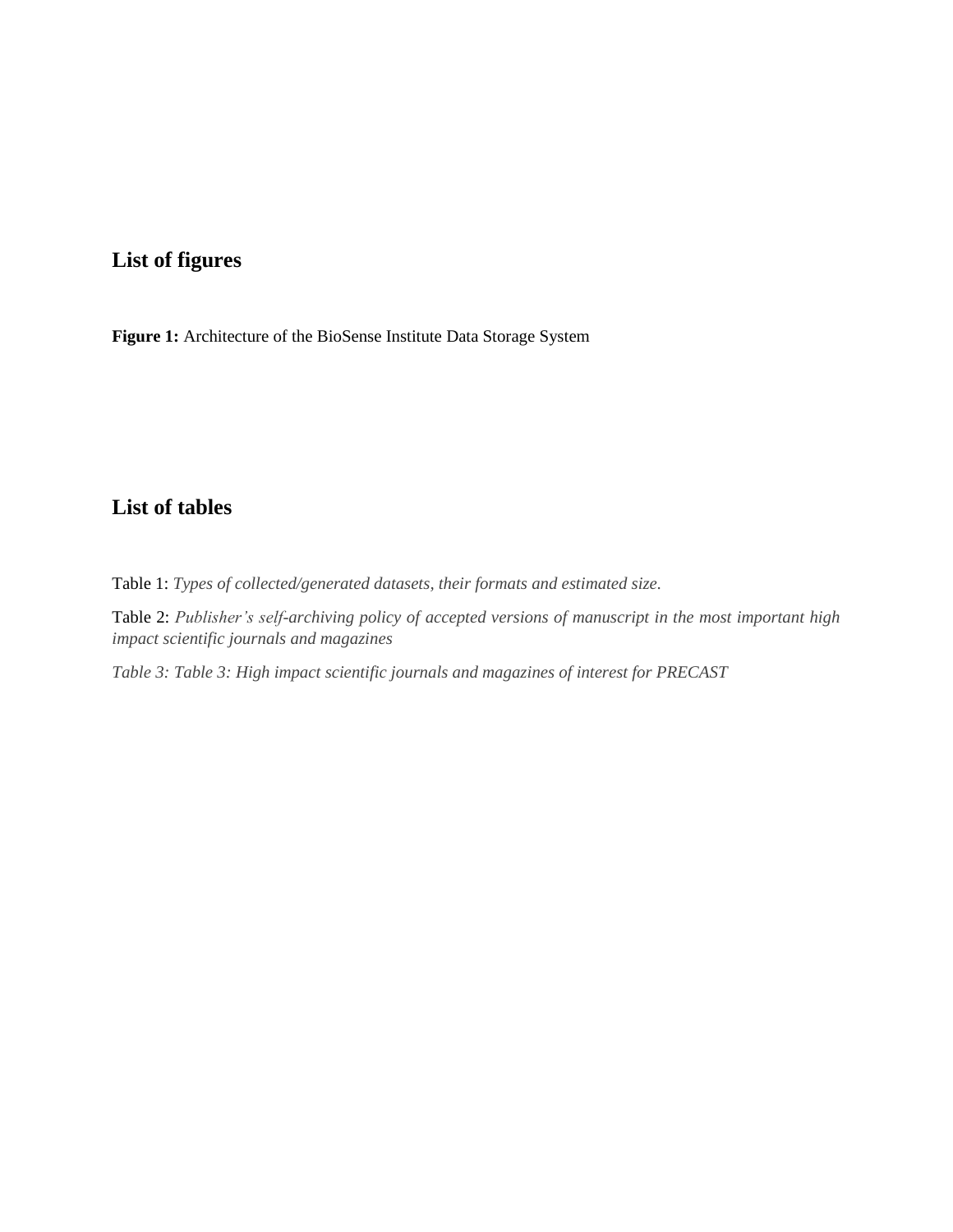## <span id="page-3-1"></span><span id="page-3-0"></span>**1. Introduction**

#### 1.1. Purpose of the document

The PRECAST project is funded by the Science Fund of the Republic of Serbia -PROMIS program, aiming to develop methodology for predicting the effectiveness of targeted cancer therapy by means of magnetic resonance imaging (MRI) and application of **cancer-targeting nanomaterial containing loaded contrast agents (CAs)**. This would enable strong contrast enhancement selectively at the tumor tissues in case of successful cancer-targeting, which would reveal the most potent composition of a drug-filled, structurally analogous, nanomedicine for yielding the most potent cancer targeting and **personalized treatment of cancer**. Partner on the Project is Faculty of technology, University of Belgrade, while supporting foreign institutions are Trinity College Dublin and Wageningen University.

This deliverable constitutes the Data Management Plan (DMP) of the PRECAST project. It is the first version of DMP, describing data management life cycle for all research and publication data. **This deliverable is introducing ways to produce, collect, process, save, exchange, share, and publish research data**.

**Other aim of this deliverable is to set communication and establish data handling, sharing, storing and usage between project partners and to create open, clear, and understood procedures** that will be followed by the entire PRECAST consortium.

The PRECAST coordinator will update this DMP, if there is a need for improvement considering changes and activities during the project's lifespan. For example, new ways of data generating or collecting; changes in data storing and saving methods; changes in consortium policies regarding open access and background data; if specific part of the openly accessible research data can jeopardize main objectives of the Project research; other factors that will make significant changes in project activities, timeline, reporting and result sharing.

This DMP will be evaluated several times to ensure the smooth delivery of the goals highlighted in this document.

### <span id="page-3-2"></span>1.2. Definitions

Open Access refers to the practice of providing online access to scientific information that is free of charge to the end-users and reusable. Scientific information, in the context of research and innovation, can mean:

- $\triangleright$  Research data refers to the information, in particular facts or numbers, collected to be examined and considered as a basis for reasoning, discussion, or calculation (i.e. statistics, results of experiments, measurements, survey results, interview recordings and images). Here, the focus is on research data that is available in digital form and users can access, reproduce, and disseminate openly accessible research data free of charge.
- ➢ "Peer-reviewed publications" refer to those accessed by other scholars. It is focused on journal articles, but not exclusively. It can also include other types of scientific publications such as: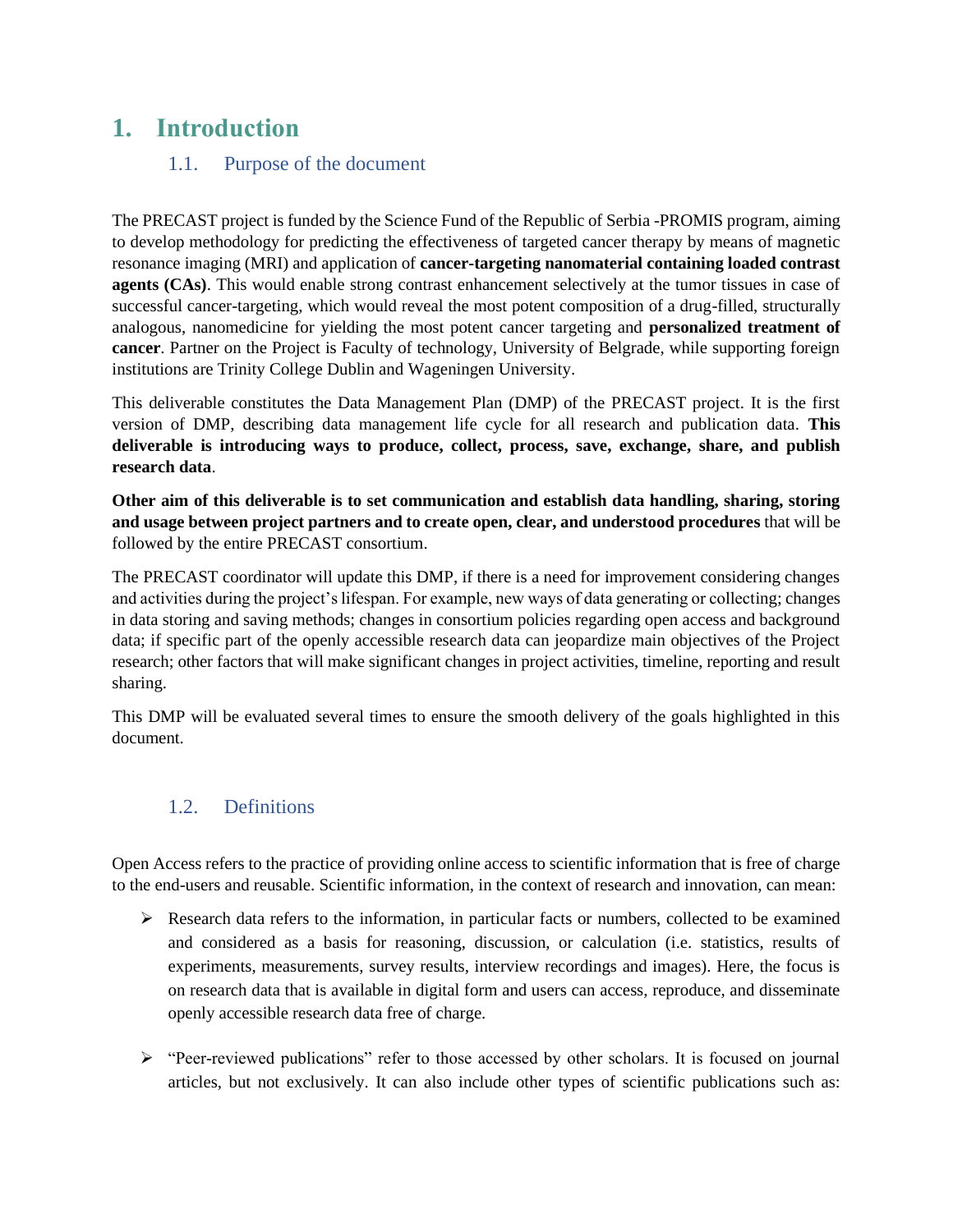monographs, books, conference proceedings and gray literature (informally published written material not controlled by scientific publisher, e.g. reports).

## <span id="page-4-0"></span>**2. PRECAST data summary**

#### 2.1. Purpose of the data collection

<span id="page-4-1"></span>PRECAST is a research project aiming at developing methodology for predicting the effectiveness of targeted cancer therapy by means of magnetic resonance imaging (MRI) and application of **cancertargeting nanomaterial containing loaded contrast agents (CAs)**. This would enable strong contrast enhancement selectively at the tumor tissues in case of successful cancer-targeting, which would reveal the most potent composition of a drug-filled, structurally analogous, nanomedicine for yielding the most potent cancer targeting and **personalized treatment of cancer**.

In the course of the Project, a set of common data services to enable data collection and integration, data publication and sharing, and data security and trust, will be integrated into the PRECAST platform. During the lifecycle of the PRECAST project, various data sets will be collected. This includes large data sets consisting of a wide range of data types (relational, text, multi-structured data, images, etc.) from numerous sources.

### **2.2.** Types, sources, formats, and estimated size

<span id="page-4-2"></span>Many of the activities of PRECAST projects will produce research data. At this early stage of the project implementation, it is difficult to anticipate all types, formats and size of data PRECAST project team will be dealing with. This will largely depend on the joint research strategy, acquired technology (i.e. capital equipment and infrastructure), researchers' competences and newly established collaborations (i.e. research projects, industry, governmental bodies, NGOs) which all will be known later in the course of the project implementation.

Details on the data that is expected to be collected and generated by PRECAST team during the implementation of the project are summarized in the Table 1.

| <b>Type</b>                       | <b>Formats</b>                          | <b>Estimated Size (per dataset)</b> |
|-----------------------------------|-----------------------------------------|-------------------------------------|
| Data<br>laboratory<br>from        | .txt, $.csv, \text{.iff}, \text{.ipg},$ | 1GB                                 |
| MRI<br>experiments<br>(e.g.       | doc, xls, slp,                          |                                     |
| measurements, SEM images,         | $s2p$ , raw, rd5,                       |                                     |
| UV/VIS,<br>TGA,<br>FTIR.          | .h3d                                    |                                     |
| TEM.<br>XRD<br>fluorescence,      |                                         |                                     |
| analysis)                         |                                         |                                     |
| Publications<br>reports,<br>(e.g. | .doc, .pdf, .ppt, .ai,                  | 10MB (100MB for videos)             |
| deliverables,                     | .psd, .mp4                              |                                     |
| dissemination material)           |                                         |                                     |

*Table 1: Types of collected/generated datasets, their formats and estimated size.*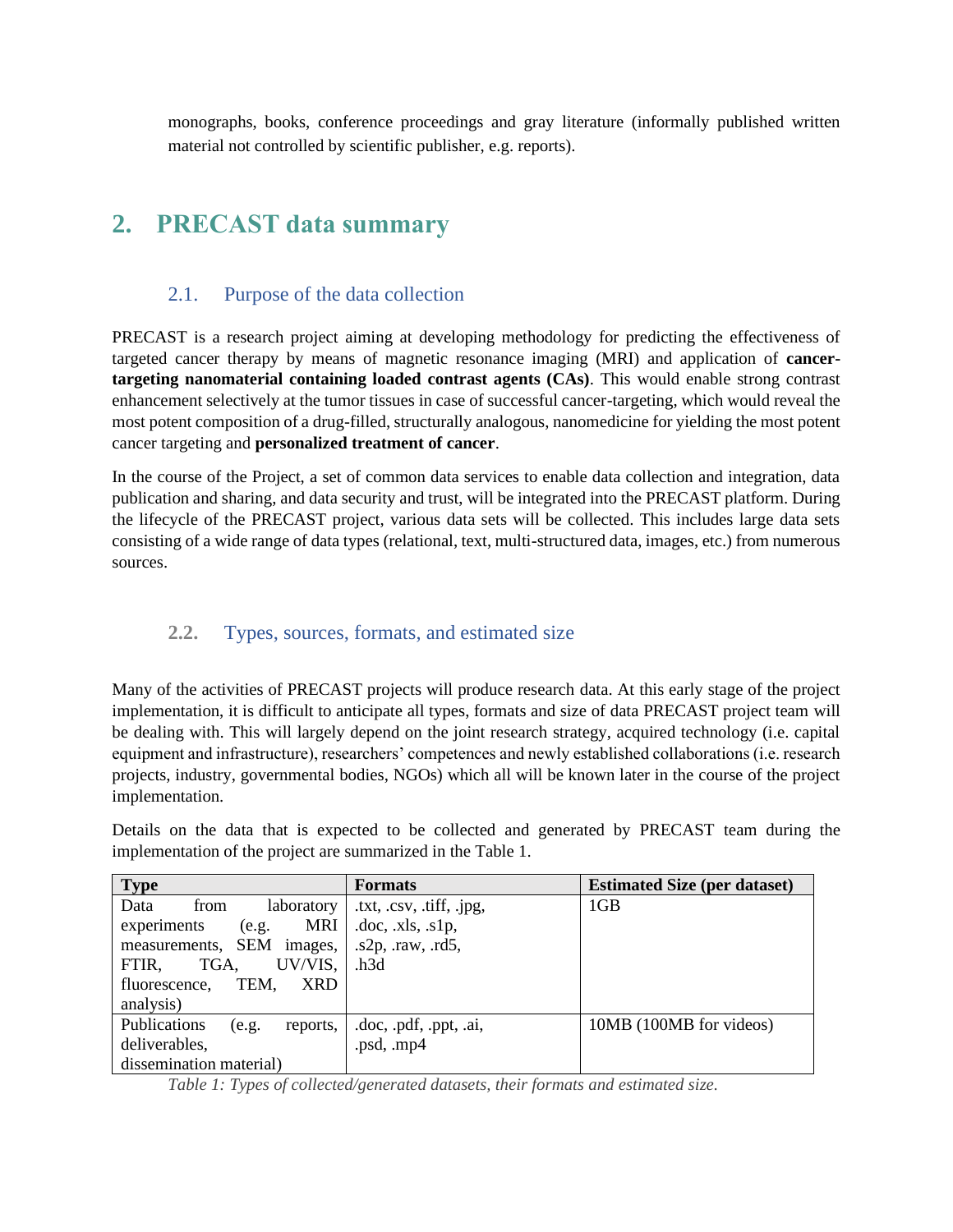## **2.3.** Roles and responsibilities

<span id="page-5-0"></span>With respect to the PRECAST, BIOS, as the Coordinating Legal Entity assumes the main role and responsibilities of a Data Controller, through the appointed Data protection officer (DPO). In the course of PRECAST, the owners of the datasets are treated as Data controllers, while data processors are those project partners who don't own the datasets but make use of them for the development of the project results (see Table 2 for more details). All the Consortium partners involved in data processing will also maintain records as data processors.

Each partner is responsible for the data generated from his/her institution as data producers, proper data collection, documentation, and storage throughout the duration of the project, under the supervision of their respective DPOs. In addition, each partner is responsible for informing their own staff involved in the PRECAST project about the need to comply with the legal principles and provisions with regard to data processing.

The party responsible for the file and, if applicable, the party in charge of the processing must implement technical and organizational measures necessary to guarantee the security of the personal data and prevent their alteration, loss, unauthorized processing or unauthorized access, taking into account the state of technology, the nature of the data stored and the risks to which the data are exposed, whether due to human action or to the physical or natural environment.

Specific agreements may be signed among partners in order to grant access to the different datasets for different uses (data storage, data processing, service provision).

# <span id="page-5-1"></span>**3. FAIR data in PRECAST project**

### <span id="page-5-2"></span>**3.1.** Making data findable

#### 3.1.1. Naming conventions

<span id="page-5-3"></span>Following remarks regarding the name of electronic records (files) should be followed:

- use \_ instead of space
- preferably not exceed 255 characters (to ensure it is readable at 32bit and above operating systems)
- if the document is modified, it contains version number and the date of the last modification
- contains all denominators required for identification of the file content.

E.g. For SEM images the file name should contain the name of the sample, the name of the researcher, magnification, location taken, date of the record (e.g. YYYY\_MM\_DD). If some of the above numbered information is not adequate for description of content it should be adjusted (e.g. in case of other types of measurements).

For deliverables: deliverable number and official name as in the Grant Agreement should be part of the file name. The author of the file puts the initials of his/her name in the file name. Each file name contains the initials of the name of its last author (e.g. D1.2 Quality\_Management\_Plan\_v1\_MM\_20.10.20.doc - The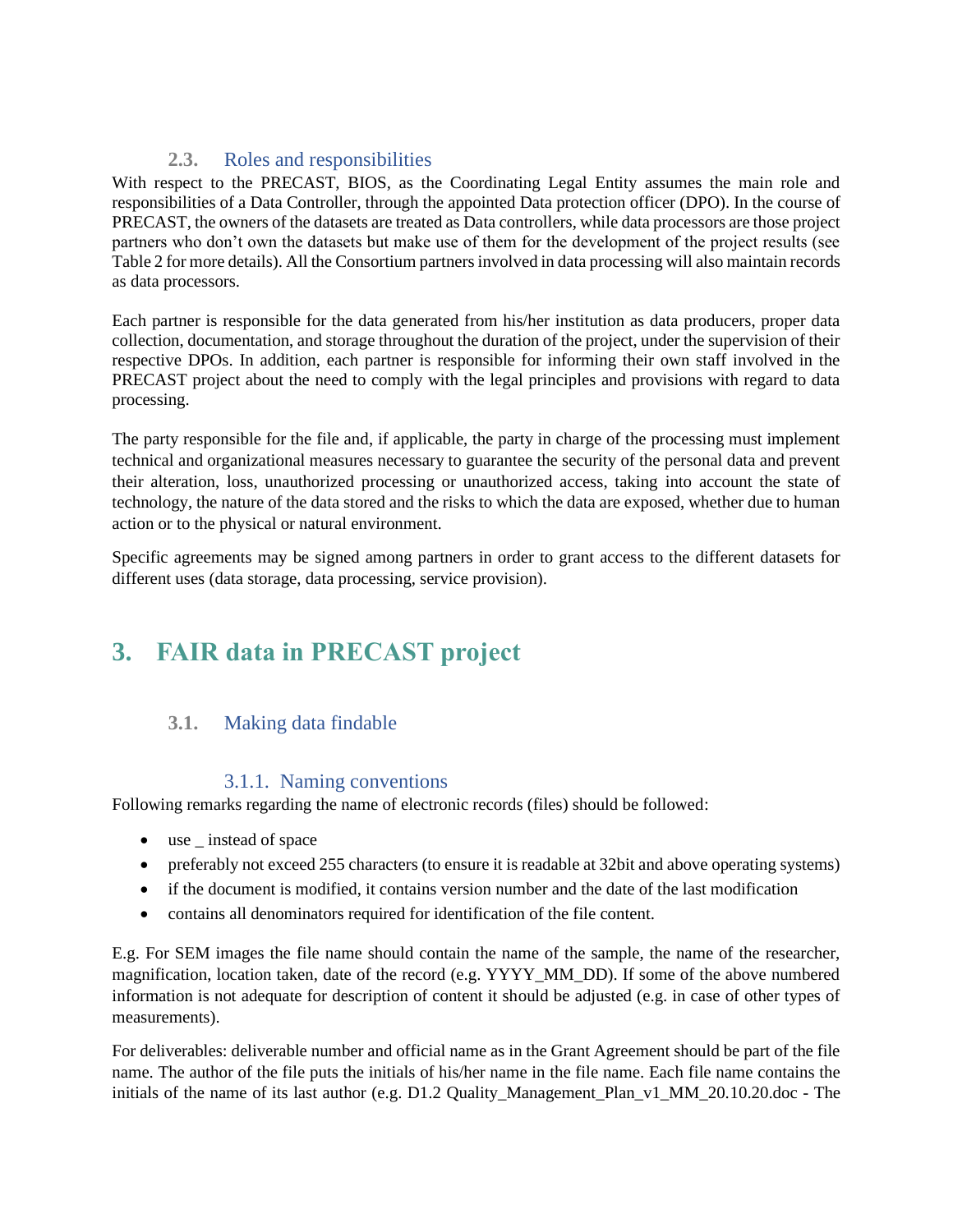deliverable 1.2, during elaboration of v2, last author Mickey Mouse, date of last modification: 20.10.20, before v2 being released by Project Coordinator)

#### 3.1.2. Metadata

<span id="page-6-0"></span>**Metadata** is data on the research data itself, which enables researchers to find suitable data in an online repository. PRECAST will provide metadata in the suitable standardized formats requested by the repositories used.

Collected/generated and re-used data can have associated metadata directly or indirectly. Directly means that certain file types support metadata natively (e.g. JPEG files support metadata that include information such as image size, creation tool, compression ratio, original source), while indirect metadata are created by the producer using tools by which source files are generated or used. For generated data and publications (both peer-reviewed and internally reviewed), metadata elements in accordance with the guidelines of the repository will be included. If such guidelines do not exist, commonly accepted metadata for web resources should be used. If this is not possible, creation of more suitable dataset will be taken into consideration.

Apart from metadata required by the repository, publications must be accompanied also by the bibliographic metadata in a standard format including all of the following: the terms, the name of the action, the publication date, and length of embargo period if applicable, and a persistent identifier.

All peer-reviewed publications will be identifiable and locatable by means of persistent and unique Digital Object Identifier  $(DOI)^1$ , assigned by the publisher. In addition, a list of keywords will accompany the publications to optimize search in the domain of interest and thus expand possibilities for re-use.

For research data, wherever possible/applicable, following metadata standards will be encouraged:

- CERIF Common European Research Information Format. CERIF is the standard that the EU recommends to its member states for recording information about research activity.
- CIF Crystallographic Information Framework. An extensible standard file format and set of protocols for the exchange of crystallographic and related structured data.
- Observations and Measurements. This standard specifies an XML implementation for the OGC and ISO Observations and Measurements (O&M) conceptual model, including a schema for Sampling Features.
- CSMD-CCLRC Core Scientific Metadata Model. A study-data oriented model that captures highlevel information about scientific studies and the data that they produce, primarily tailored for the physical sciences.
- MIBBI Minimum Information for Biological and Biomedical Investigations. A common portal to a group of checklists of Minimum Information in nearly 40 biological disciplines. DDI Metadata - Data Documentation Initiative (International standard for describing the data produced by surveys in social, behavioural and economic sciences).
- OME-XML Open Microscopy Environment XML. A metadata standard and data file format for biological light microscopy data.

 $1$  A Digital Object Identifier (DOI) is a serial code used to uniquely identify objects. Further information can be found at https://en.wikipedia.org/wiki/Digital\_object\_identifier.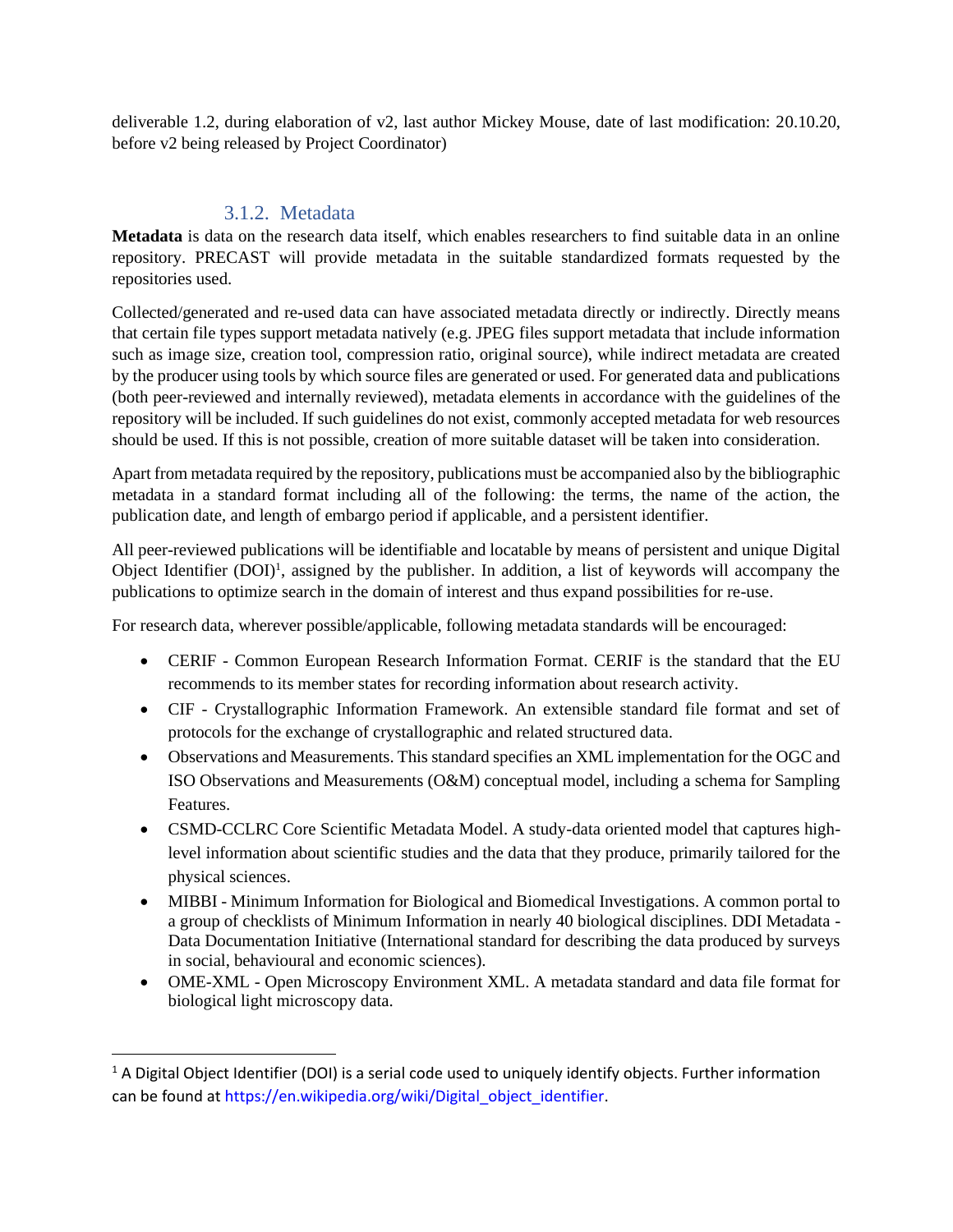During the implementation of the project, different data will be obtained and generated in relation to each work package, task and pilot and presented in the corresponding deliverables. All the partners have access to documents and deliverables in a shared drive, where different folders have been created to make access to information easier. One of the folders is a repository for the deliverables, both in .docx and .pdf formats.

For research data to be found and subsequently reused, it is essential to provide a detailed and meaningful description in the metadata.

Datasets that will be made publicly available might be uploaded to open repositories like Zenodo. Zenodo is a general-purpose open-access repository developed under the European OpenAIRE program and operated by CERN. Zenodo (https://zenodo.org) is an open repository for all scholarships, enabling researchers from all disciplines to share and preserve their research outputs, regardless of size or format. Free to upload and free to access, Zenodo makes scientific outputs of all kinds citable, shareable and discoverable for the long term. Zenodo provides the following capabilities: sharing and linking research, citation and discoverability through the Digital Object Identifier (DOI) and harvestability via OAI-PMH by third parties, supports versioning, high reliability, trust and safety in data storage, article level, metrics, flexible licensing and supports FAIR principles (Findable, Accessible, Interoperable and Reusable).

#### <span id="page-7-0"></span>**3.2.** Making data openly accessible

Open Access of data goes in line with addressing management of knowledge and Intellectual Property Rights (IPR) as well as deciding on mechanisms for knowledge sharing and exploitation.

Openness is the route to scientific excellence, as it fosters knowledge circulation, allows building on previous research results, and encourages collaboration. Project partners fully endorse Open Access to their scientific results and research data. All beneficiary institutions have been encouraging authors to publish their research according to Open Access principle and thus this DMP is in line with procedures regarding Open Access of scientific data established in PRECAST project partner institutions.

BioSense Institute (BIOS) dissemination efforts and its focus on collaborations with international partners, together with the dedication to design our research agendas in alignment with the end-user needs, ensure a constant bidirectional flow of knowledge. BIOS researchers publish their work in scientific journals with large audiences to increase the impact of their work and in order to make it visible we have an established practice of green open access to scientific publications via the Institute's web site, but also via repositories available through OpenAIRE and professional social networks (i.e. ResearchGate, LinkedIn, Academia). By participation in H2020 eLTER and H2020 EUDAT2020, BIOS is not only familiar with Pilot on Open Research Data, but it is also active in providing new approaches to data management and multiple widespread use of a distributed ecosystem research infrastructure and data it collects. Through H2020 EUDAT2020, BIOS is involved in a joint strategic effort to enable European researchers to preserve, find, access, and process data in a trusted environment, as part of a Collaborative Data Infrastructure.

#### 3.2.1. Data open Access

<span id="page-7-1"></span>Data taken from open sources, so as all data collected/generated by PRECAST project that underline peerreviewed scientific publications, will be made openly available as the default. As can be seen in Table 1 all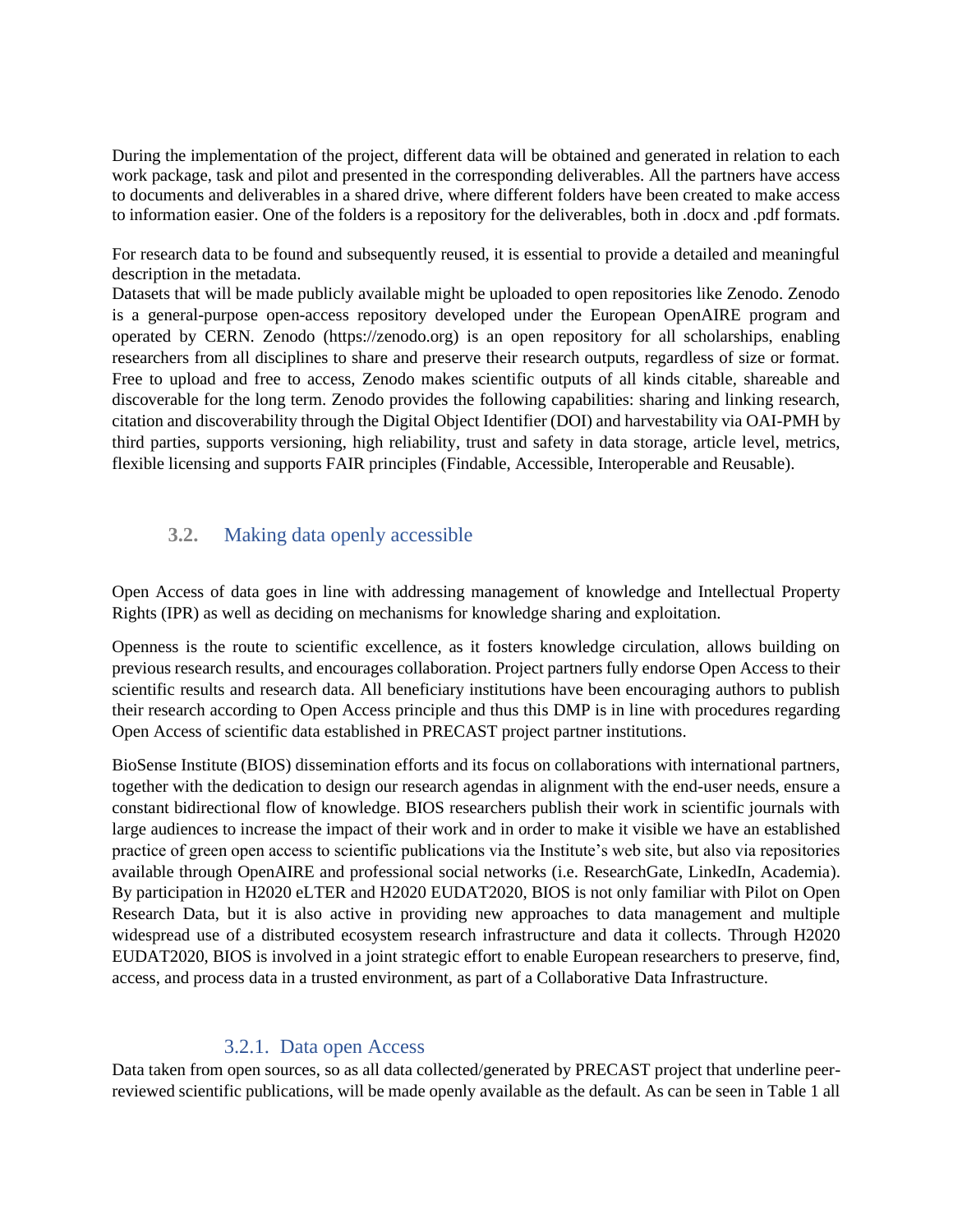data are in common formats which are compatible with various software tools. In most cases commonly used licensed software has its open source alternative which widens and simplifies access to collected/generated data. In case specific tools are required to explore and manipulate collected/generated datasets, whenever possible access to the relevant software (e.g. in open source code) will be provided along the dataset.

#### 3.2.2. Publications Open access (including underlying dataset)

<span id="page-8-0"></span>We are aiming for visibility of our research and its impact in respective fields of science, therefore we identified an indicative list of target scientific journals for disseminating the scientific output of PRECAST project (PRECAST Grant Agreement, Measures to maximise impact). Publishers have different policies on self-archiving and open access (Table 2) and therefore researchers are requested to have this in mind before copyrights are transferred to the publisher. This will allow for choosing the best option for timely archiving in repositories (including public repository Zenodo) and open access of their publication (including underlying data).

| <b>Publisher</b>         | <b>Embargo</b><br>for         | <b>Reference</b>                                          |
|--------------------------|-------------------------------|-----------------------------------------------------------|
|                          | open access<br>from<br>public |                                                           |
|                          | repository                    |                                                           |
| <b>American Chemical</b> | N <sub>o</sub>                | http://pubs.acs.org/page/copyright/journals/faqs.html     |
| Society                  |                               |                                                           |
| American Physical        | N <sub>o</sub>                | https://journals.aps.org/edannounce/PhysRevLett.106.070   |
| Society                  |                               | 001                                                       |
| <b>BioMed Central</b>    | N <sub>o</sub>                | https://www.biomedcentral.com/about/open-access           |
| Elsevier                 | 0-36 months                   | https://www.elsevier.com/_data/assets/pdf_file/0005/78    |
|                          |                               | 476/external-embargo-list.pdf                             |
| <b>Emerald Group</b>     | $0 - 24$                      | http://www.emeraldgrouppublishing.com/openaccess.htm      |
| Publishing               |                               |                                                           |
| Hindawi*                 | N <sub>o</sub>                | https://www.hindawi.com/license/                          |
| <b>IEEE</b>              | N <sub>o</sub>                | http://www.ieee.org/publications_standards/publications/r |
|                          |                               | ights/rights_policies.html                                |
| MDPI*                    | N <sub>o</sub>                | http://www.mdpi.com/authors                               |
| Nature                   | 6 months                      | http://www.nature.com/authors/policies/license.html       |
| Optical Society of       | N <sub>o</sub>                | https://www.osapublishing.org/submit/review/copyright_    |
| America                  |                               | permissions.cfm                                           |
| PlosOne                  | N <sub>o</sub>                | http://journals.plos.org/plosone/s/licenses-and-copyright |
| Science                  | 6 months                      | http://www.sciencemag.org/authors/science-editorial-      |
|                          |                               | policies                                                  |
| <b>SPIE</b>              | N <sub>o</sub>                | https://spie.org/Documents/Publications/JournalsCopyrig   |
|                          |                               | htTransfer.pdf                                            |
| Springer                 | 12 months                     | https://www.springer.com/gp/open-                         |
|                          |                               | access/authorsrights/self-archiving-policy/2124           |
| Taylor & Francis         | 12-18 months                  | http://authorservices.taylorandfrancis.com/sharing-       |
|                          |                               | yourwork/                                                 |
| Wiley-Blackwell          | 12-24 months                  | https://authorservices.wiley.com/author-                  |
|                          |                               | resources/Journal-Authors/licensing-open-access/open-     |
|                          |                               | access/self-archiving.html                                |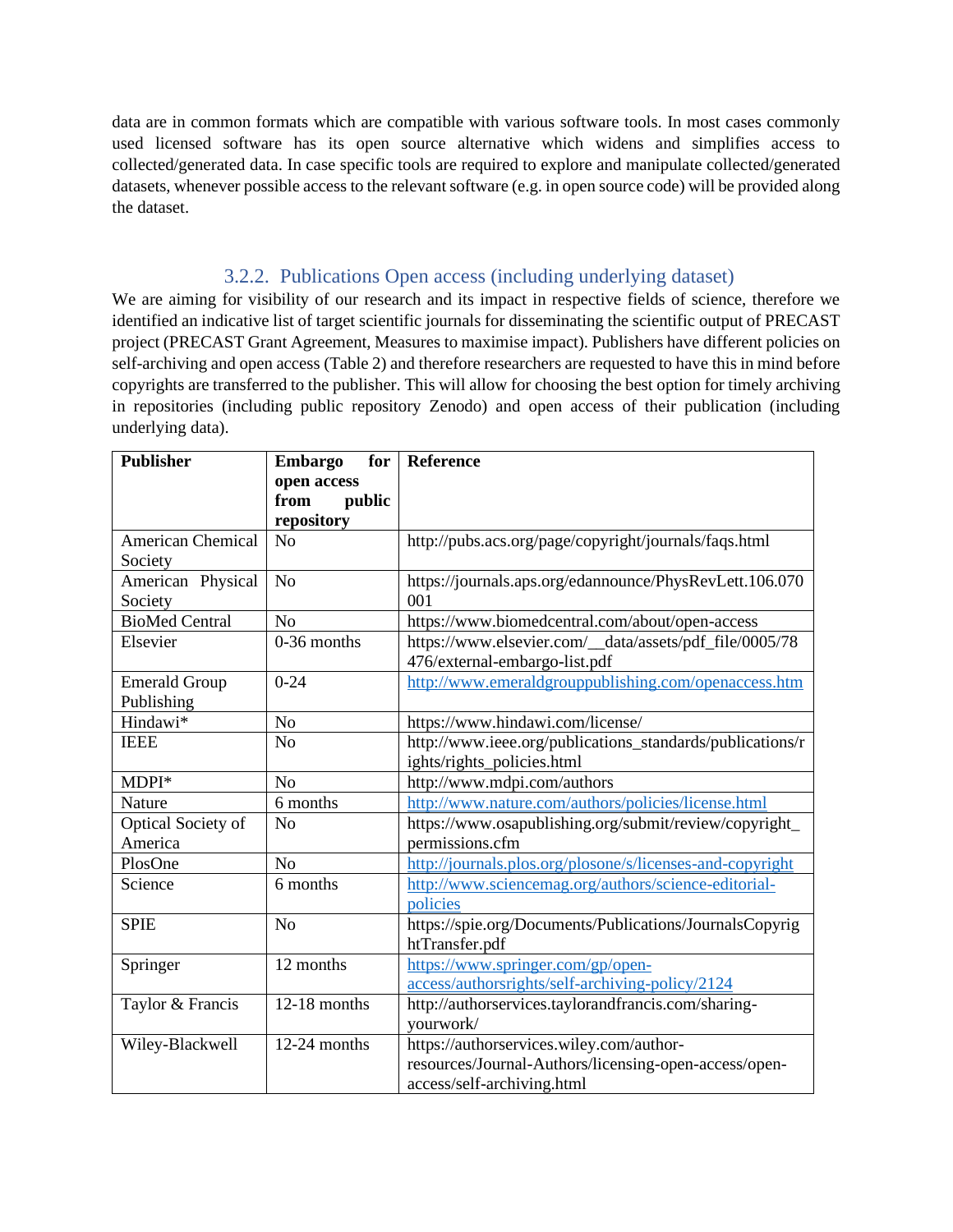*Table 2: Publisher's self-archiving policy of accepted versions of manuscript in the most important high impact scientific journals and magazines*

PRECAST researchers will take the following journals as first choices for consideration for publishing – Table 3.

| <b>Journal</b>                              | <b>Publisher</b>                 |
|---------------------------------------------|----------------------------------|
| <b>Nature Materials</b>                     | <b>Nature</b>                    |
| Nature Nanotechnology                       | <b>Nature</b>                    |
| <b>Advanced Materials</b>                   | Wiley                            |
| <b>Advanced Functional Materials</b>        | Wiley                            |
| Journal of the American Chemical Society    | <b>American Chemical Society</b> |
| <b>ACS</b> Nano                             | <b>American Chemical Society</b> |
| Angewandte Chemie (International Edition)   | Wiley                            |
| <b>Small</b>                                | Wiley                            |
| Journal of Materials Chemistry. A           | Royal society of chemistry       |
| Nano letters                                | <b>American Chemical Society</b> |
| Journal of Controlled Release               | Elsevier                         |
| <b>Chemistry of Materials</b>               | <b>American Chemical Society</b> |
| <b>ACS Applied Materials and Interfaces</b> | <b>American Chemical Society</b> |
| Nanoscale                                   | Royal Society of Chemistry       |
| Lab-on-Chip                                 | Royal Society of Chemistry       |
| Journal of Materials Chemistry. B           | Royal Society of Chemistry       |
| Sensors and Actuators B                     | Elsevier                         |
| Sensors and Actuators A                     | Elsevier                         |
| <b>Biosensors and bioelectronics</b>        | Elsevier                         |
| <b>IEEE Sensors Journal</b>                 | <b>IEEE</b>                      |
| <b>ACS</b> Sensors                          | <b>American Chemical Society</b> |
| Sensors                                     | <b>MDPI</b>                      |
| Pharmaceutics                               | <b>MDPI</b>                      |

*Table 3: High impact scientific journals and magazines of interest for PRECAST*

After decision to publish their results and choosing target journal for publication (focusing on the visibility and impact it will provide) the authors are advised to perform the following checks that will ensure the affiliated institutions are complying with legal requirements on open access to scientific publications:

Before submission: Explore publisher policy on self-archiving and Open Access. Please note that you are required to provide Open Access to your data at most 6 month after publication (12 months for publications in the social sciences and humanities). If only Gold Open Access is available, ensure that resources are allocated for paying article processing charges prior to submission.

After acceptance: Explore publishing agreement that is to be signed with the publisher.

Authors are encouraged to retain their copyright and grant adequate licenses to publishers. If needed request for amendment of publishing agreement to allow retaining (EC offers a model amendment at: [http://ec.europa.eu/research/participants/data/ref/h2020/other/hi/oapilot/h](http://ec.europa.eu/research/participants/data/ref/h2020/other/hi/oapilot/)2020-oa-guide-model-forpublishing-a\_en.pdf).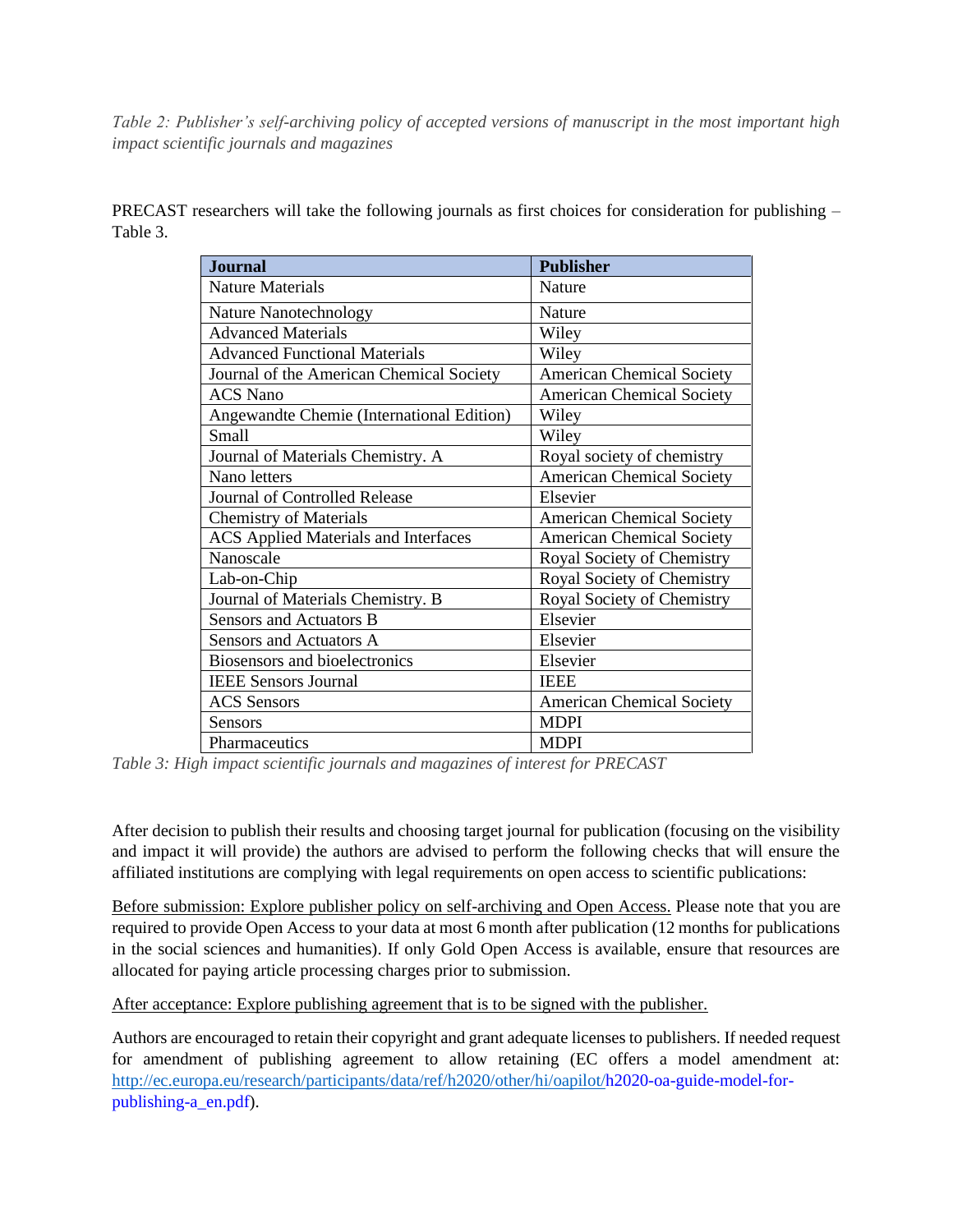Open Access for publications with internal reviewing process (e.g. presentations published in workshops, seminars and other related activities without a peer-reviewed process) could be uploaded directly to the publisher repository (e.g. repository with the conference proceedings), while the PRECAST project deliverables under the public status are uploaded to the precast website. PRECAST project dissemination material (i.e. press releases, brochures and other promotional material, videos) is stored into the PRECAST website.

As a general note, PRECAST data will be ultimately (after the pilot demonstrations have been run and finalized) offered for public access through the platform and open repositories such as Zenodo. This of course excludes private data (such as identities and contact details of application user data, etc.). All legal and other restrictions will be clearly outlined in the metadata.

For most data access requirements, a standard already exists. Where additional requirements arise from the research in PRECAST, the requirements shall be used to advance and mature existing standards, rather than re-inventing the wheel.

#### <span id="page-10-0"></span>3.3. Making data interoperable

#### 3.3.1. Compliance with standards

<span id="page-10-1"></span>Due to the versatility of the activities, a number of standards will be used to ensure accessibility and reusability of generated data, such as ISO, W3C, OASIS, OGC, IEEE. In addition, common Internet security standards (e.g. ITU, W3C, IETF and ETSI) will be used.

All generated data are in standard formats for the given type of datasets making them usable by available software applications and re combined with datasets from different origins (e.g. SOS – Sensor observation service<sup>2</sup> to store environmental time series data to BioSense Institute server which makes it interoperable with any SOS compatible software). Common data formats ensure there are both licensed software applications and alternative open-source software for handling and analysis of collected/generated data.

#### 3.3.2. Vocabularies

<span id="page-10-2"></span>To allow for interoperability of data (both interdisciplinary and intradisciplinary), BioSense Institute will use standard vocabularies/ontologies for all data in collected/generated datasets.<sup>3</sup>

At this point we do not plan to generate uncommon, project specific, vocabularies/ontologies. In case this gets unavoidable we will create and provide mappings to more commonly used ontologies.

Interoperability aspects will be considered in the context of PRECAST, aiming to enable the maximization of the value of the data provided by the project through the utilization of common systems for transmitting and/or exchanging environmental information. In case the use of standard vocabulary for metadata description will not be possible, a mapping of more common ontologies might be provided from ad hoc specialists through specific technical contributions.

<sup>2</sup> *https://en.wikipedia.org/wiki/Sensor\_Observation\_Service*

<sup>3</sup> *https://admin.iprp.global/sites/default/files/2019-02/NWG\_JRC-TechnicalReport\_2018\_2019\_0205\_0.pdf*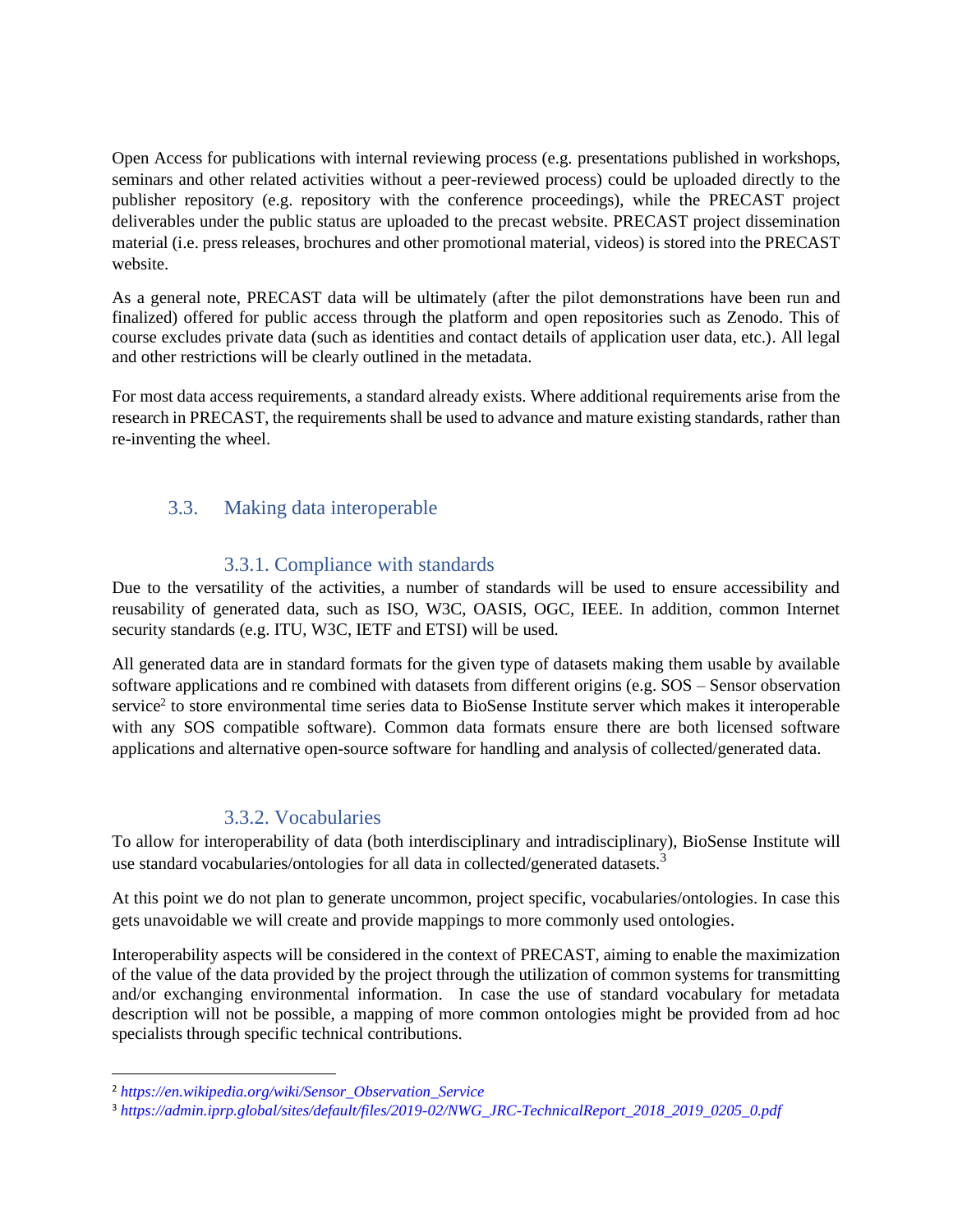Data can be made available in many different formats implementing different information models. The heterogeneity of these models reduces the level of interoperability that can be achieved. In principle, the combination of a standardized data access interface, a standardized transport protocol, and a standardized data model ensure seamless integration of data across platforms, tools, domains, or communities. When the amount of data grows, mechanisms have to be explored to ensure interoperability while handling large volumes of data. We will need to review this element during the course of the project. For now, data interoperability is envisioned to be ensured through compliance with internationally adopted standards.

#### 3.4. Data re-use

#### 3.4.1. Licensing for widening re-use

<span id="page-11-1"></span><span id="page-11-0"></span>Before the data are shared for re-use, appropriate Intellectual Property Licensing is implemented. The databases will be available openly and shared under an Open Data Commons Open Database License ODbL (https://opendatacommons.org), which allows for commercial use. In order to widen re-use of database contents and creative products (i.e. innovations, publications) PRECAST project partners might use appropriate Creative Commons (CC) copyright licenses (https://creativecommons.org). This will allow others to copy, distribute and use data in their work while ensuring data owners get the credit they deserve for their work.

For scientific publications that are published in open access journals, the licensing schema of the publication repository should be followed. In most cases this is CC-BY schema thus PRECAST partners will strive to adopt it also for collected/generated data when depositing in public repositories. Creative Commons licensing schema CC-BY is the most accommodating of licenses offered and recommended for maximum dissemination and use of licensed materials because it lets others distribute, remix, tweak, and build upon licensed work, even commercially, as long as authors are credited for the original creation.

#### 3.4.2. Data availability

<span id="page-11-2"></span>Publishing in peer-reviewed scientific journals will be used as the main means of public disclosure of collected/generated data. All researchers will ensure that the data underlying peer-reviewed publications will be retained and made available for verification purposes after publication which is in accordance with accepted codes and standards. Whenever suitable, researchers will aim to publish in Open Data Journals (the list of examples could be found following the link: https://www.fosteropenscience.eu/taxonomy/term/114) and after publication underlying data will be uploaded into suitable public repository and stored in institutional servers.

All data ought to be disseminated through peer-reviewed publication will be made available at the time of publication or the latest after embargo period prescribed (up to 6months after publication) by the journal if the green open access of the paper is implemented. For data decided to be commercialized an embargo period could be foreseen until the patent application is resolved (typically 12months).

PRECAST consortium does not plan to restrict data availability and re-use after they are made available through peer-reviewed publications or public repositories. PRECAST consortium aims to keep collected data as long as possible on institutional storage. This will provide a database suitable for analysis of longterm trends which are important products that PRECAST partners will communicate to end users. All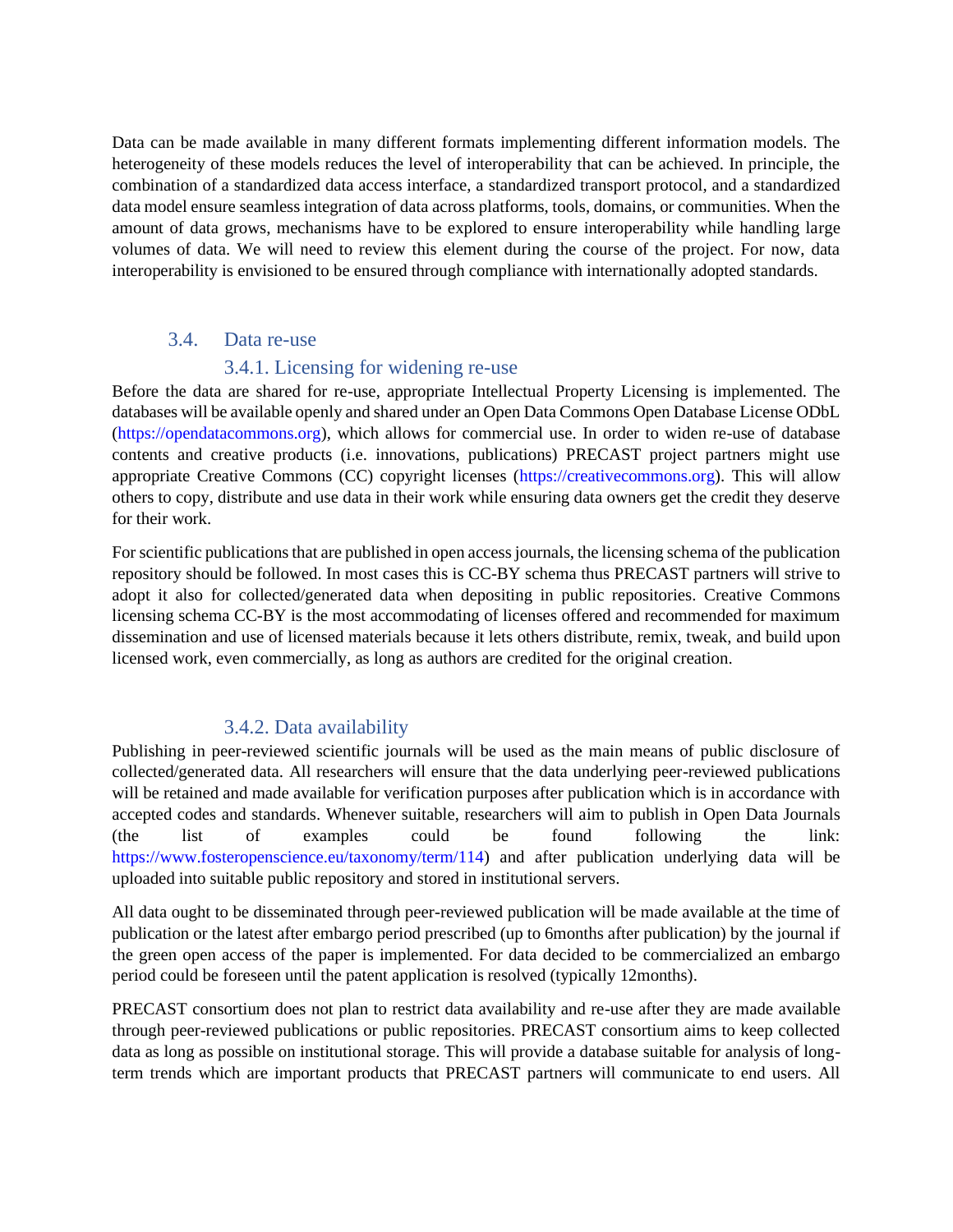generated data will remain stored for at least 10 years after they were collected/generated in order to allow results verification.

#### 3.4.3. Use of data by third parties

<span id="page-12-0"></span>PRECAST partners will predominantly re-use data coming from open sources and thus their use by third parties during implementation of PRECAST project and after depends solely on the decisions of the owners (See Table 2 for indicative list).

The majority of data will be available openly and shared under CC-BY license, which allows for commercial use by third parties. In case data providers, such as SMEs, industry or other organizations, do not wish to share their data a revenue model will be imposed.

#### 3.3.4. Data quality assurance

<span id="page-12-1"></span>Whenever possible, approved and verified methodology will be used for collecting/generating data. All data is collected by following the best practice in the respective field. The authors of the collected/generated data are responsible to ensure quality of the data before storage to institutional servers.

## <span id="page-12-3"></span><span id="page-12-2"></span>**4. Allocation of resources**

#### 4.1. Costs form making data FAIR

### 4.1.1. Peer-reviewed publications (including uderlying data)

<span id="page-12-4"></span>There are limited funds for open access charges available in the PRECAST budget. Therefore, consortium partners will be aiming towards enabling open access of peer reviewed scientific publications through free options: deposition of the accepted manuscript in author's personal web pages, institutional publication repositories and free public repositories while applying green open access. In cases when journals chosen for optimal dissemination of scientific results (timely and wide dissemination leading to significant benefit to the community) are not offering green open access or embargo period is too long, PRECAST consortium might opt for the gold open access.

To ensure Open Access after the lifetime of the PRECAST project, PRECAST consortium will, whenever possible, use free tools that are compatible with the requirements by Pilot on Open Research Data in Horizon 2020 (e.g. deposition of data and publications in OpenAIRE's Zenodo centralized repository that allows for free and long term deposition.

#### 4.1.2. Responsibilities for data management

<span id="page-12-5"></span>Responsibility for implementing principles defined by the Data Management Plan:

- Adding metadata researchers that collect/generate and re-use data;
- Ethical issues appointed Ethical Advisor;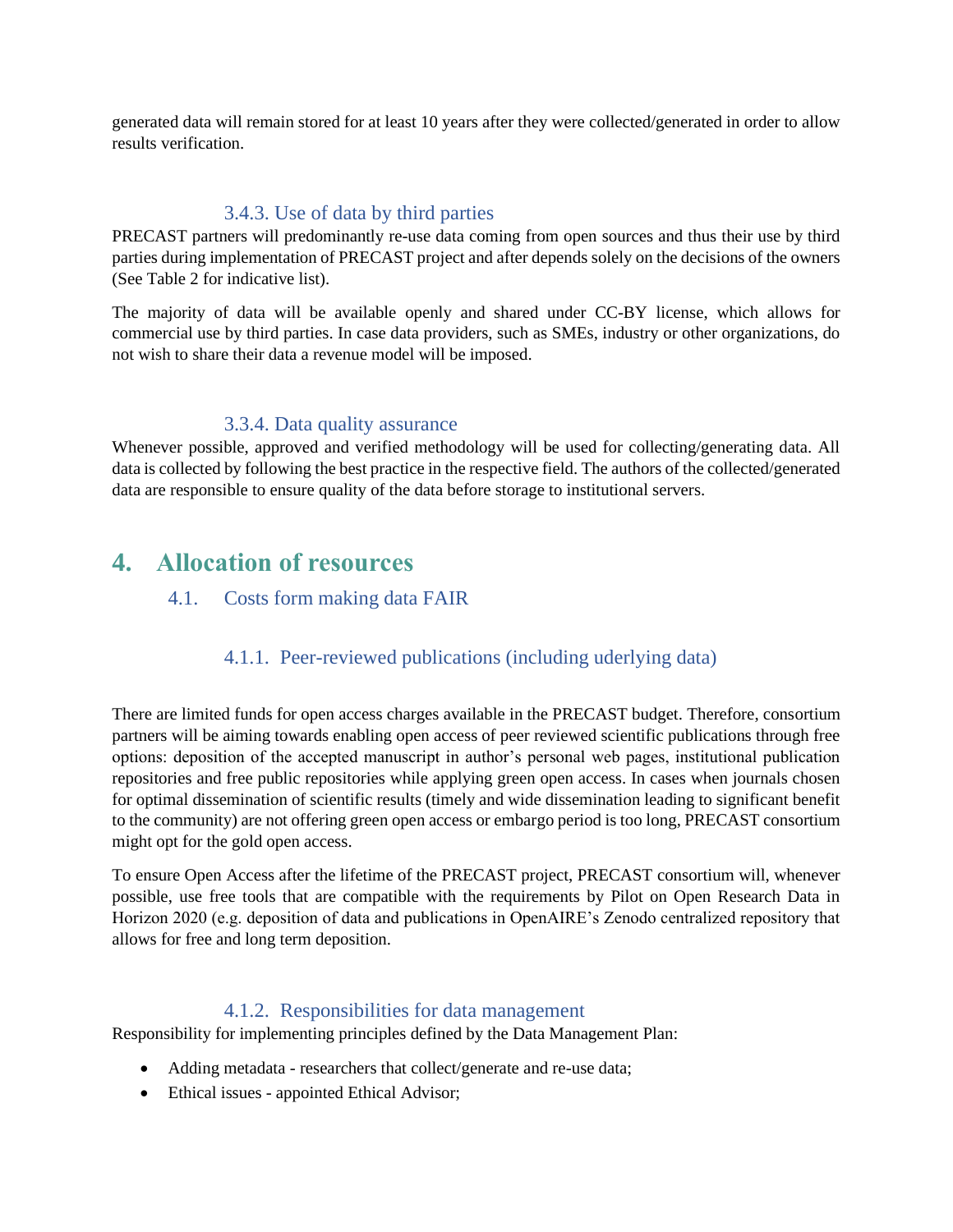- Deposition in appropriate repositories researchers that collect/generate and re-use data;
- Enabling Open Access researchers that collect/generate and re-use data.

The compliance to defined data management principles is monitored by Quality Manager and reported to Project Coordinator.

# <span id="page-13-0"></span>**5. Data security**

#### 5.1. Secure storage and data recovery

<span id="page-13-1"></span>PRECAST beneficiaries guarantee that all data collected during the project will be kept secure and unreachable by unauthorized persons. Data will be handled with appropriate confidentiality and technical security. Furthermore, each beneficiary will be responsible for the security of the research data at their institutions through the lifetime of the project.

PRECAST consortium partners will store all generated/collected data on a dedicated Data Storage System with dual controllers and dual power supply, or equivalent. Everything stored on those machines are copied on at least three Hard Disk Drives (HDD). In case of failure of one of the HDDs, data is secured on two others and within 24 hours the replacement HDD is obtained from the manufacturer. In case of electricity cut offs, dual power supply enables continuum by automatically swapping from electric network to UPS with diesel aggregate.

As an example, the data stored in the BioSense Institute Data Storage System are not exposed directly to the end users/internet thanks to two-line defense architecture (Figure 1). In the first line there is one Virtual Machine running as a Proxy server for all requests, also taking care of balance load. Calls are then forwarded to another Virtual Machine that can access the stored data. Thanks to such architecture, even if someone manages to intrude into the Proxy machine, it will not have direct access to the data, which are hidden behind another Virtual Machine.



**Figure 1:** Architecture of the BioSense Institute Data Storage System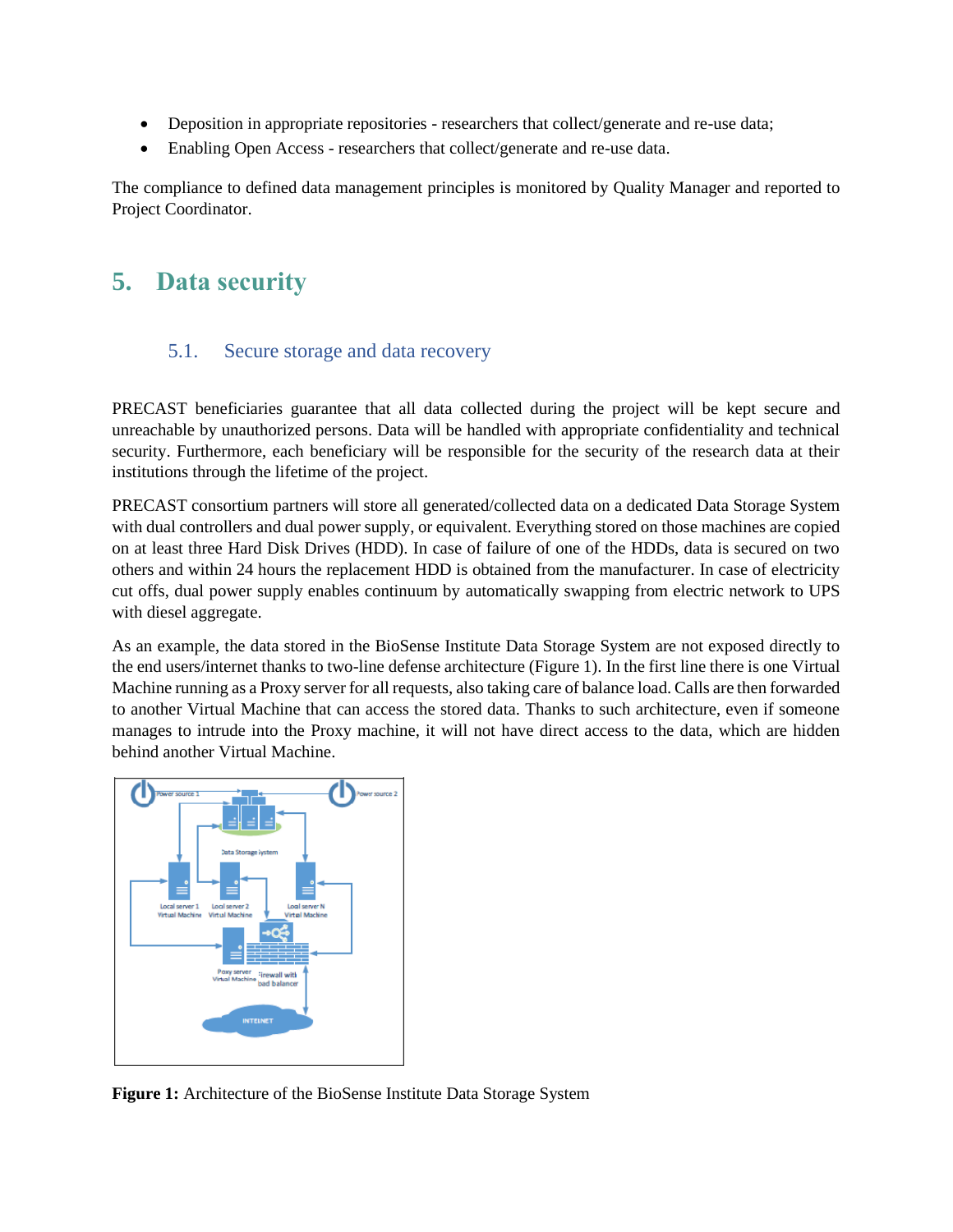The protection of data will also be ensured through procedures and appropriate technologies, like the use of HTTPS protocol for the encryption of all internet transactions and appropriate European and Internet security standards from ISO, ITU, W3C, IETF and ETSI. More specifically the server onto which the data will be stored will have server-side encryption allowing administration personnel to generate private keys for data access without access to the data themselves. That means that only authorized personnel will have access to the data and even in the case of a possible data leak or server hack the data stolen will be fully encrypted and thus non accessible.

## 5.2. Transfer of (sensitive) data

<span id="page-14-0"></span>Data transfer to and from end-users (including transfer of sensitive data if allowed) is performed encrypted, either sent by encrypted ZIP or RAR files, or downloaded directly as web-based services from servers. In any case strong password (more than 30 randomly generated characters in order to prevent dictionary or brute force attacks) is required for accessing transferred dataset and passwords must be sent separately from the dataset (preferably using also different channels of communication e.g. SMS, Viber, WhatsUp).

Prior to sharing for the analysis all data containing sensitive personal information has to be anonymized. Anonymization refers to removing any identifier that can reveal identity of the participants both from data and metadata.

In specific cases, when information related to members of project teams are shared, related to their expertise and research with a purpose to attend to trainings and workshops organized within the project, it is allowed to send personal information between partner institutions

All documents marked as "Confidential" will be available only to the partner who receives the information, and their further sharing and management are regulated with the Project Consortium agreement.

All activities related to data protection will be performed in accordance with the Serbian Law on personal data protection (Official Gazette of RS no.97/2008, 104/2009, 68/2012 and 107/2012), which in Article 10 emphasizes that written consent to data processing is deemed to be valid if given by a person who has received prior information from the collector of the data. Article 15 of the same Law provides the details on what this prior information has to include (e.g., the identity of the interviewer, purpose of data collection/processing, how data will be used, who will use the data, is data provided on voluntary base, etc.).

All the work that will be conducted in Serbia will follow the procedures and criteria that have been set and are in accordance with standards and guidelines of Horizon 2020 program, EU legislation, national legislation in Serbia, professional standards and law of the Republic of Serbia (and Statute of the organization in case of BIOS).

### <span id="page-14-1"></span>5.3. Curation, preservation, and dissemination

#### 5.3.1. Scientific publication

<span id="page-14-2"></span>Due to the multidisciplinary nature of the PRECAST project, a connection to OpenAIRE's **Zenodo**  (https://zenodo.org/) centralized repository will be established for the purpose of long-term duration,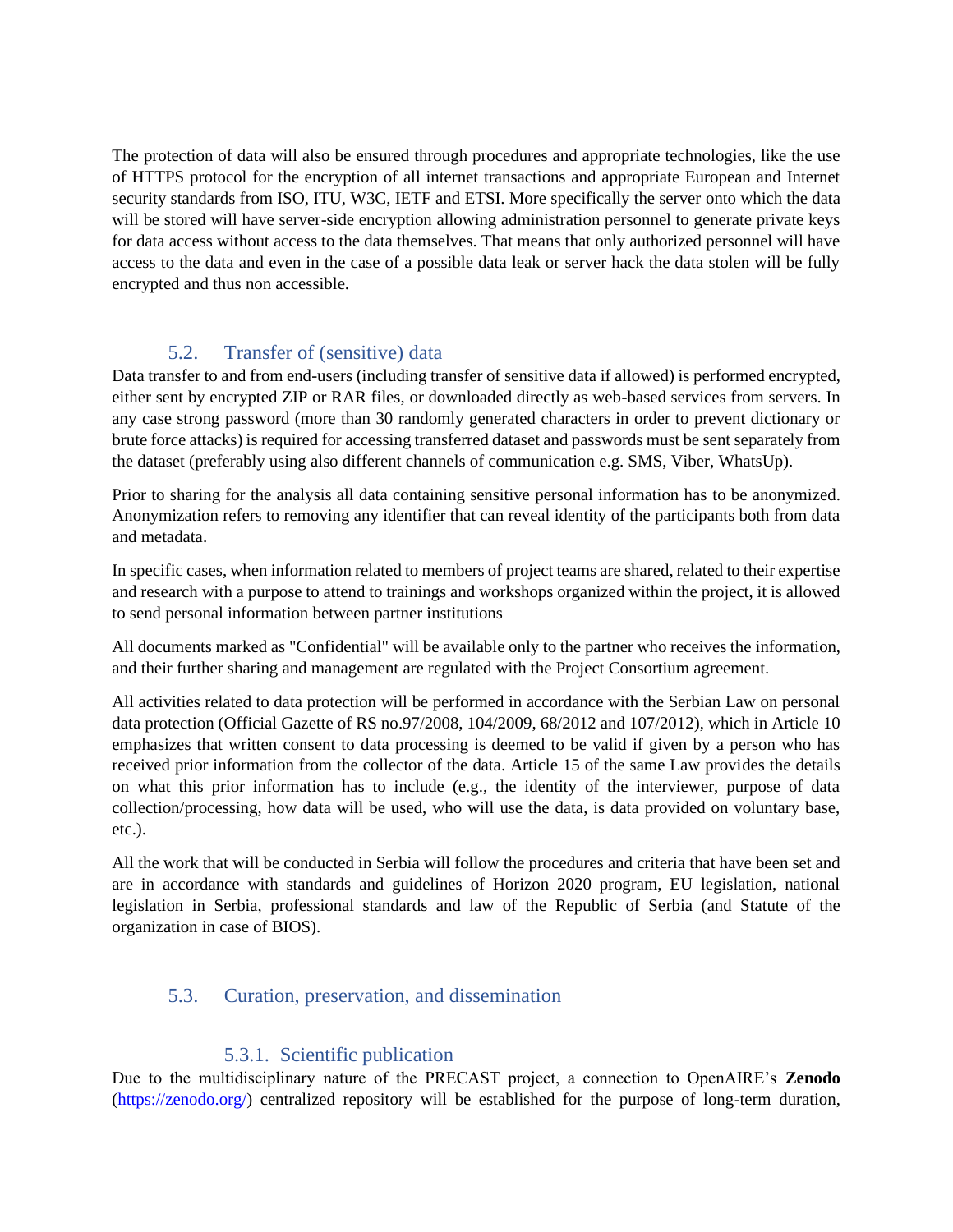preservation and dissemination of the scientific publications and underlying data. Zenodo specifically targets data and publications from EU projects and ensures discoverability, accessibility, and intelligibility over a wide range of subjects/themes. It supports Closed, Open and Embargoed<sup>4</sup> Access. However, only Open Access uploads are displayed on the Zenodo website front-page. Closed Access uploads are still discoverable through search queries, their DOI and any community collections where they are included. Metadata is licensed under Creative Commons "No Rights Reserved" license (CC-0)<sup>5</sup>, except for email addresses. All metadata is exported via Open Archives Initiative Protocol for Metadata Harvesting (OAI-PMH)<sup>6</sup> and can be harvested. Access to metadata and data files is provided over standard protocols such as HTTP and OAI-PMH. Zenodo accepts data under a variety of licenses, but extra benefits, in terms of visibility and credit, and additional services and upload quotas are offered to data deposited under the most open licenses.

**Note:** The full set of Zenodo "Terms of Use" can be found online at https://zenodo.org/terms while the full set of Zenodo Policies can be found online at https://zenodo.org/policies.

In case of closure of the repository, best efforts will be made to integrate all content into suitable alternative institutional and/or subject based repositories.

## <span id="page-15-0"></span>**6. Ethical aspects**

According to the Article 34 of the Grant Agreement, the beneficiaries must carry out the action in compliance with ethical principles (including the highest standards of research integrity) and applicable international, EU and national law.

In particular and relevant for the DMP, taking into account fundamental principles of reliability,

honesty, respect and accountability, the beneficiaries must ensure that persons carrying out research tasks:

 $\triangleright$  use techniques and methodologies (including for data collection and management) that are appropriate for the field(s) concerned.

 $4$  Users may deposit content under an embargo status and provide and end date for the embargo. The repository will restrict access to the data until the end of the embargo period; at which time, the content will become publically available automatically.

<sup>&</sup>lt;sup>5</sup> Creative Commons "No Rights Reserved" license (CC0) enables scientists, educators, artists and other creators and owners of copyright- or database-protected content to waive those interests in their works and thereby place them as completely as possible in the public domain, so that others may freely build upon, enhance and reuse the works for any purposes without restriction under copyright or database law. Further information can be found at https://creativecommons.org/about/cc0.

<sup>&</sup>lt;sup>6</sup> The Open Archives Initiative Protocol for Metadata Harvesting (OAI-PMH) is a low-barrier mechanism for repository interoperability. Further information can be found at: https://www.openarchives.org/pmh/.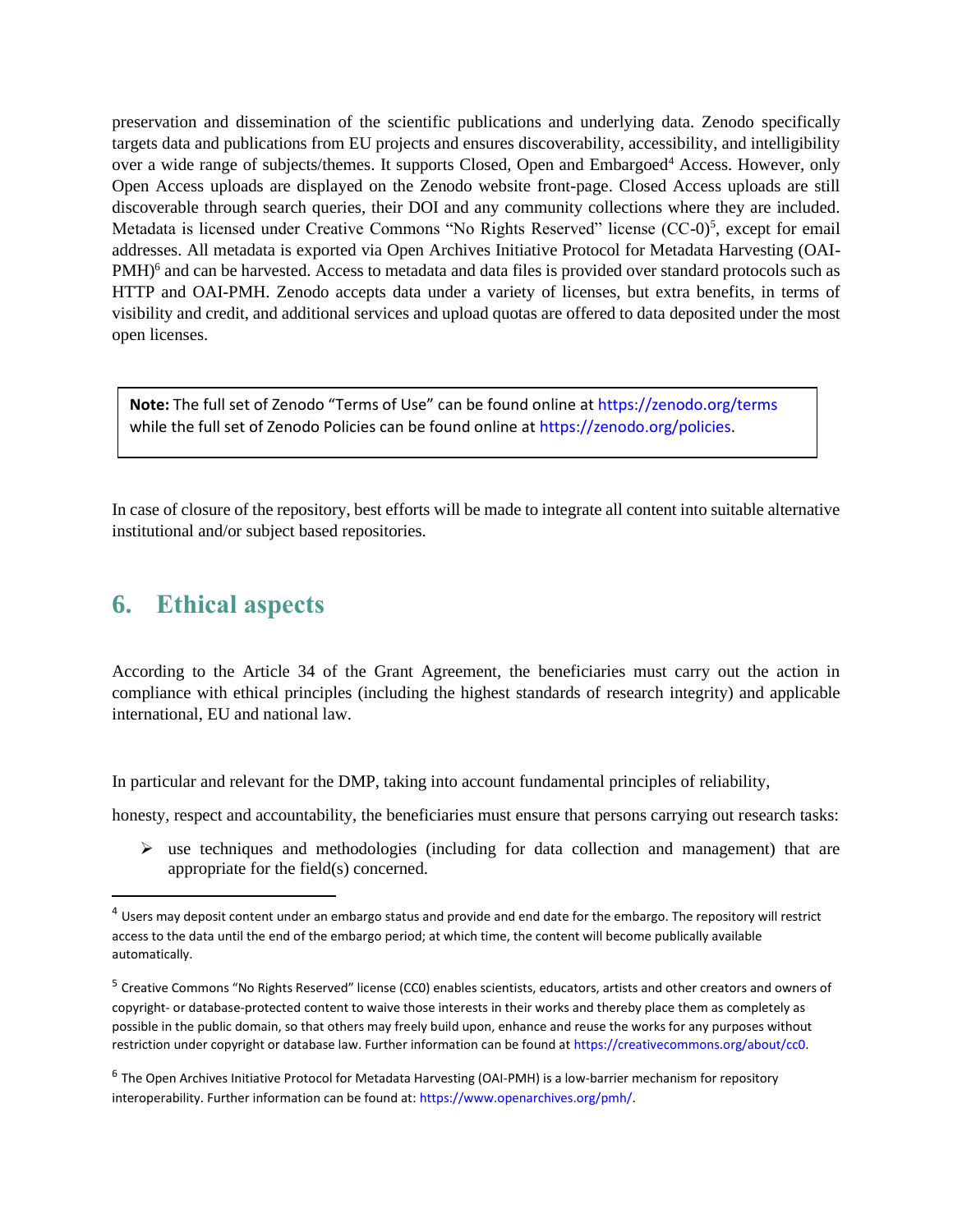- $\triangleright$  allow in addition to the open access obligations under Article 29.3 as much as possible and taking into account the legitimate interest of the beneficiaries — access to research data, in order to enable research to be reproduced.
- ➢ refrain from practicing any form of plagiarism, data falsification or fabrication.

As mentioned, consortium members are obliged to comply with international, EU and respective national laws. In addition, they must also adhere to their own institutional policies and procedures for data management, ethical standards, and codes of conduct, as well as national laws and guidelines for responsible research.

## <span id="page-16-0"></span>**7. Legal aspects**

Any collection and/or analysis of any personal data by the PRECAST consortium will be assessed by project's Ethical Advisor in order to ensure compliance with both the national Law on personal data protection (Official Gazette of RS no.97/2008, 104/2009, 68/2012 and 107/2012) and the EU General Data Protection Regulation (GDPR)<sup>7</sup>.

## <span id="page-16-1"></span>**8. PRECAST Data Management Templates**

#### 8.1. Data collection (questionnaire)

<span id="page-16-2"></span>Describe what the purpose of the data collection/generation is and its relation to the objectives of

the Task (i.e. what this data is required for)?

Describe what types of data the Task will generate/collect (e.g. bibliographic data, modeling data,

survey replies, etc)

Will the task re-use any existing data and how?

<sup>7</sup> *http://ec.europa.eu/justice/data-protection/reform/files/regulation\_oj\_en.pdf*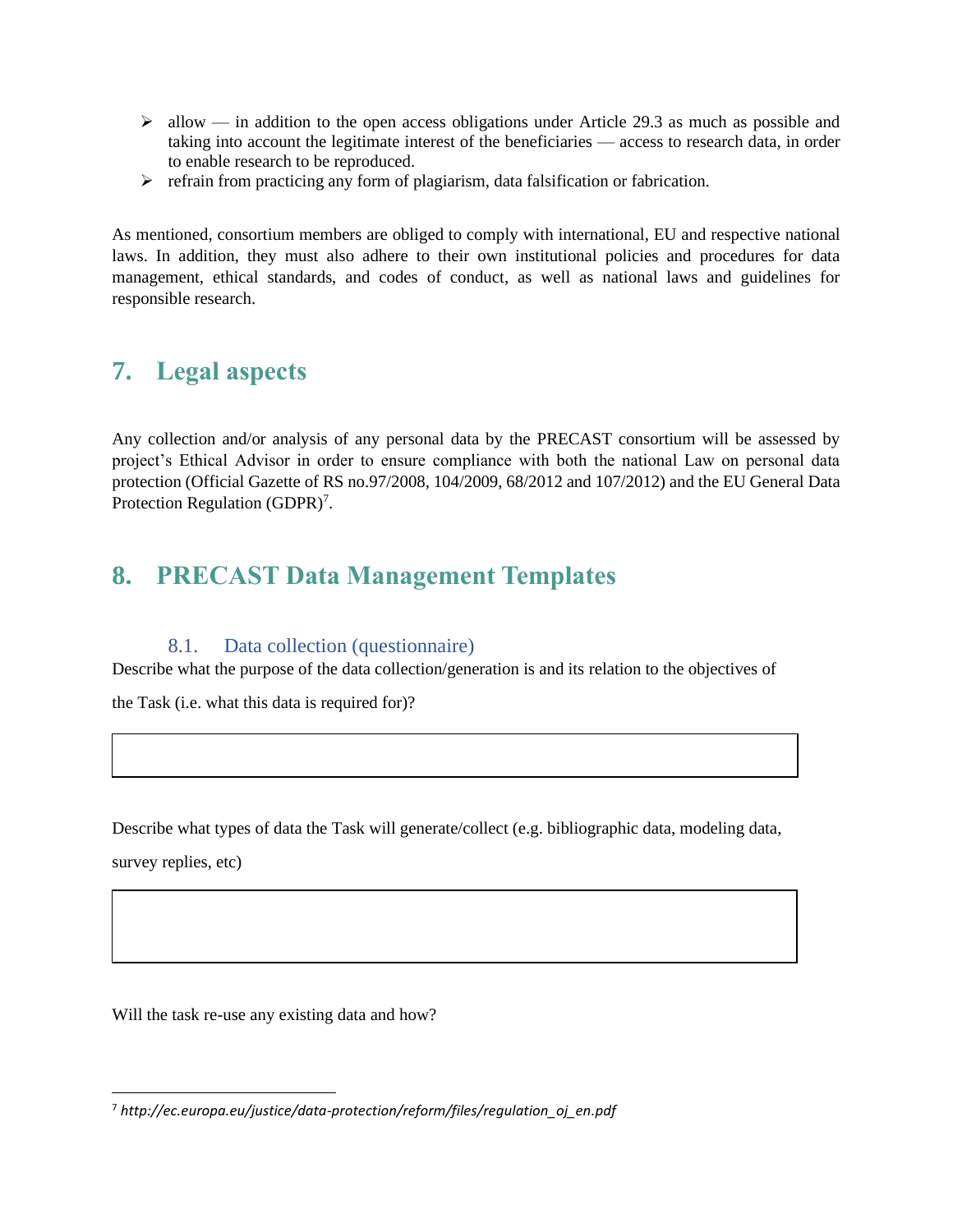What is the expected size of the data?

To whom it might be useful ("data utility")?

Where and how are the data stored?

What are the risk for the data?

## <span id="page-17-0"></span>8.2. FAIR Data ( Findability, Accessibility, Interoperability, Reusability)

## 8.2.1. Making data FINDABLE

<span id="page-17-1"></span>Are the data produced and/or used in the Task discoverable with metadata?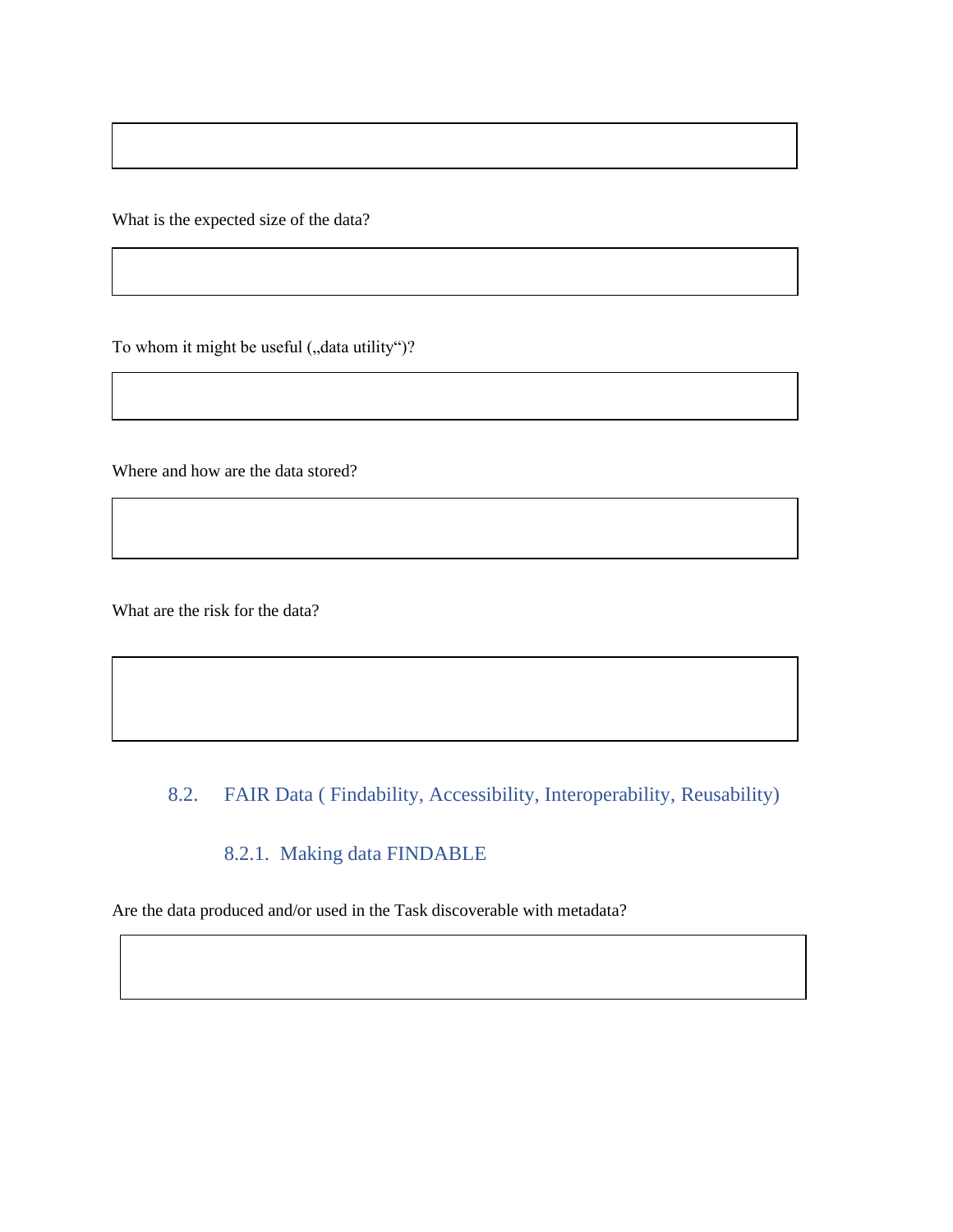Does the task plan to make use of persistent and unique identifiers?

What naming convention do you follow?

### 8.2.2. Making data ACCESSIBLE

<span id="page-18-0"></span>Which data produced and/or used in the Task will be made openly available as the default?

How will the data be made accessible (e.g. by deposition in a repository)?

What methods or software tools are needed to access the data?

Where will the data and associated metadata, documentation and code be deposited? Preference should be given to certified repositories which support open access where possible.

If there are restrictions on use, how will access be provided?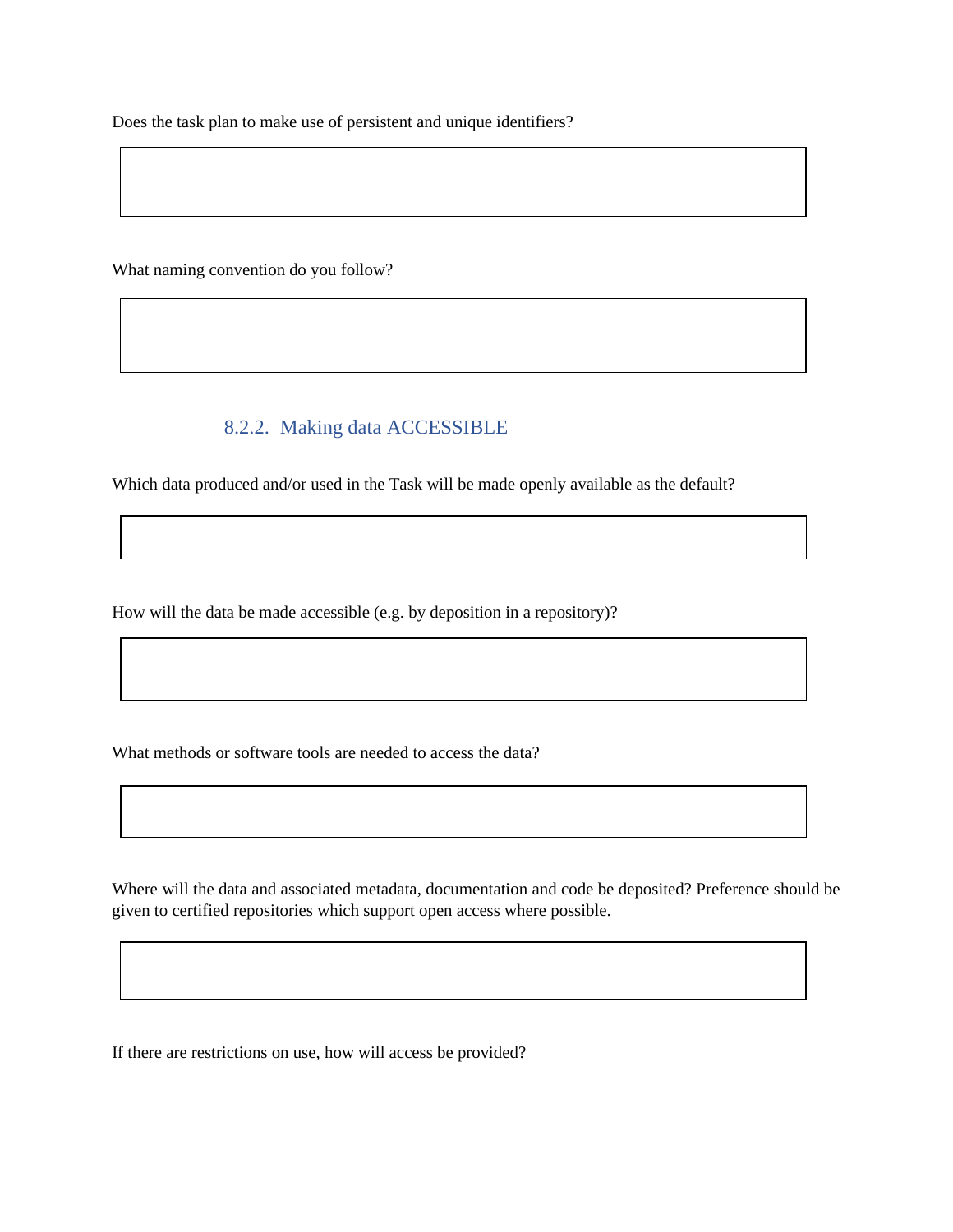## 8.2.3. Making data INTEROPERABLE

<span id="page-19-0"></span>Is the Task allowing data exchange and re-use between researchers, institutions, organisations, countries, etc.?

What data and metadata vocabularies, standards or methodologies will the Task follow to make the data interoperable?

Will your task use standard vocabularies for the data types present in the data set to allow inter-disciplinary interoperability?

#### 8.2.4. Making data RE-USABLE

<span id="page-19-1"></span>How will the data be licensed to permit the widest re-use possible?

e.g. Creative Commons license CC-BY or CC-0 (according to the H2020 guidelines)

Be aware there are different licenses for research data (in comparison with publications), depending on the nature of these data (origin)

When will the data be made available for reuse?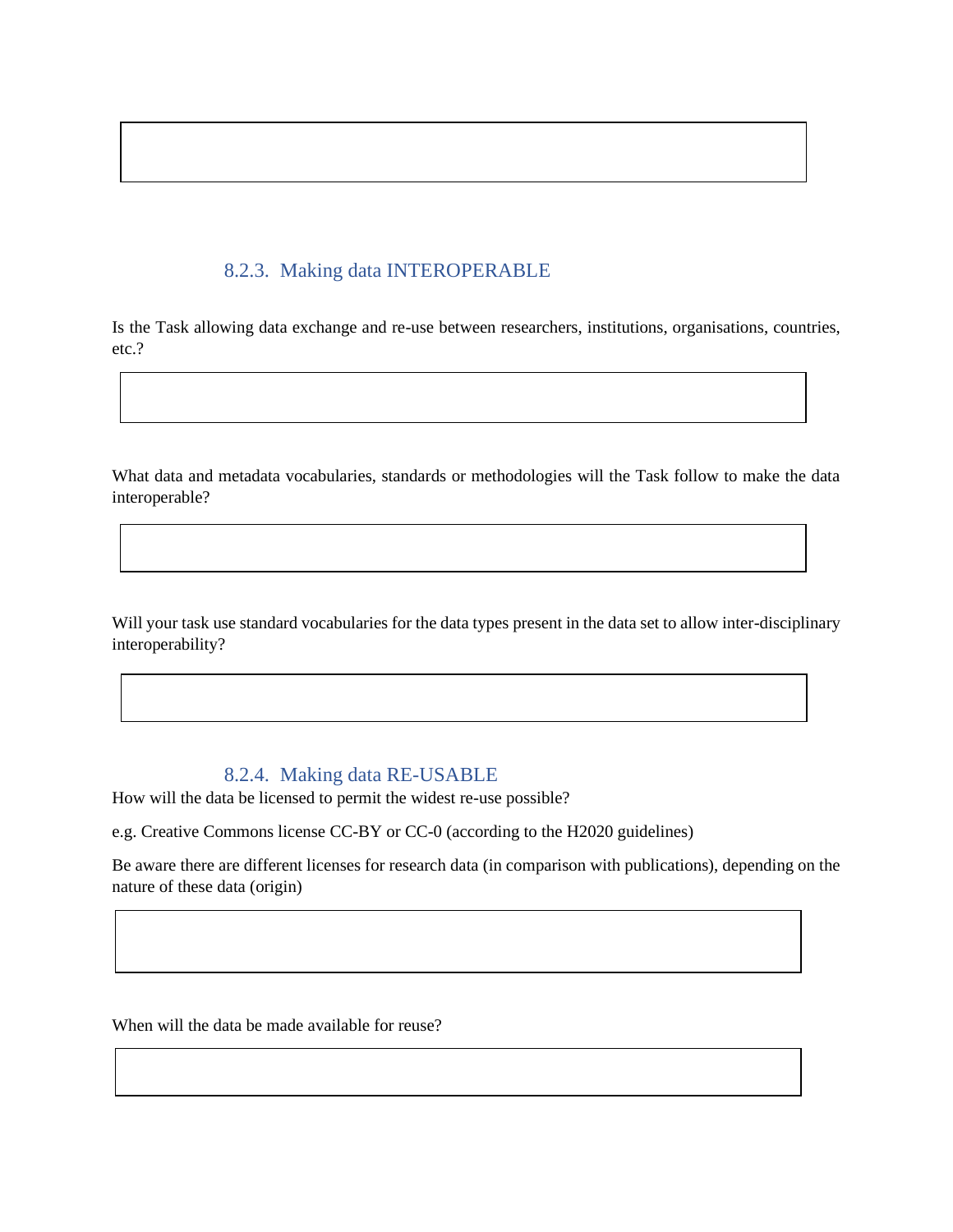How long is it intended that the data remains re-usable?

e.g. at least 10 years, for the lifetime of the repository

Are the data produced and/or used in the Task usable by the third parties, in particular after the end of the pilot/project? If the re-use of some data is restricted, explain why.

How is the data quality assured? Are data quality assurance processes described?

## <span id="page-20-0"></span>8.2.5. Data Security

What provisions are in the place for data security? (including data recovery as well as secure storage and transfer of sensitive data)?

Is the data safely stored in certified repositories for long term preservation and curation?

### 8.2.6. Allocation of resources

<span id="page-20-1"></span>What are the costs of making data FAIR in your project? And how will these be covered?

e.g. Long-term storage, journal open access; project's budget

Who will be responsible for data management in the Task?